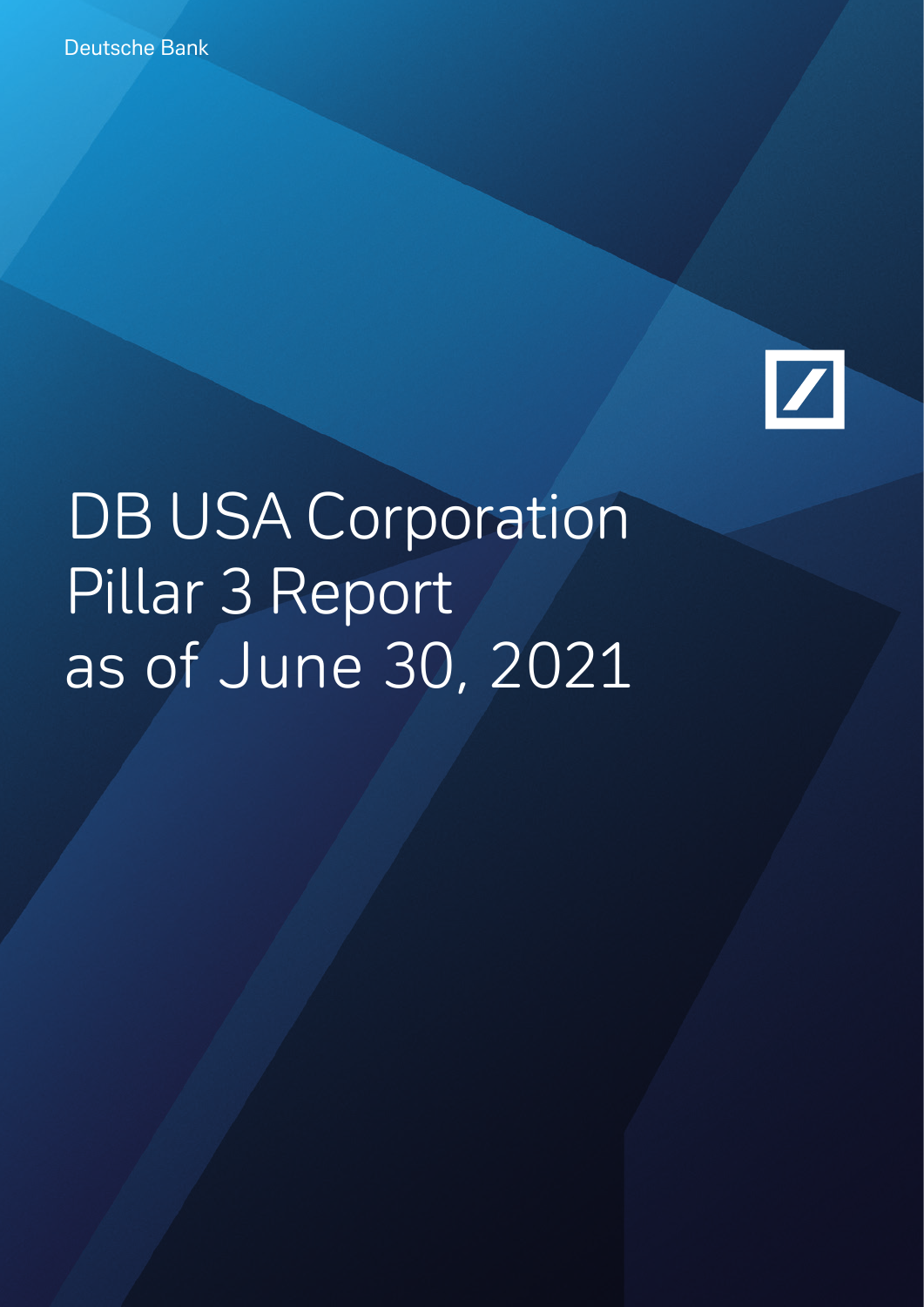### **Contents**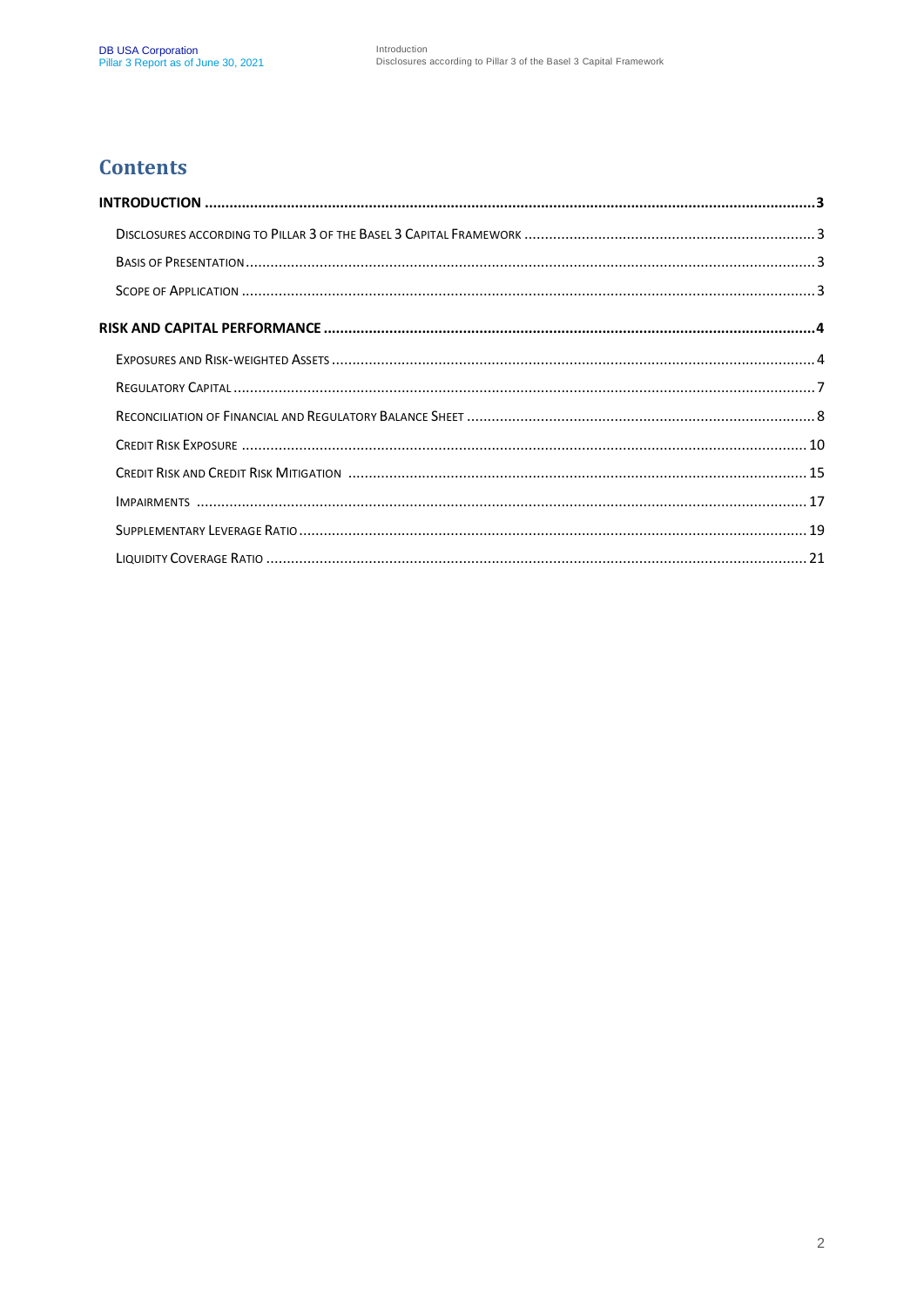# Introduction

### Disclosures according to Pillar 3 of the Basel 3 Capital Framework

The purpose of this Report is to provide Pillar 3 disclosures for DB USA Corporation ("DB USA Corp") as required by the regulatory framework for capital & liquidity, established by the Basel Committee on Banking Supervision, also known as Basel 3. Per regulation it is not required to have Pillar 3 disclosures audited. As such the information provided in this Pillar 3 Report is unaudited.

### Basis of Presentation

DB USA Corp Pillar 3 Report has been prepared in accordance with U.S. Generally Accepted Accounting Principles ("U.S. GAAP"), while Regulatory Capital and Risk Weighted Assets ("RWA") calculations are based on U.S. Basel 3 Standardized Approach ("U.S. Basel 3") capital rules. In this regard RWA, Regulatory Capital and associated disclosures are based on U.S. regulatory reporting requirements as defined by the Federal Reserve Bank FR Y-9C Consolidated Financial Statements for Bank Holding Companies ("FR Y-9C") and in conjunction with U.S. Basel 3 rules. Quantitative Pillar 3 disclosures, in the Pillar 3 Report follow the classification and segmentation required by the FR Y-9C reporting requirements and U.S. Basel 3 guidelines. Where appropriate, we have introduced and modified disclosure tables required by the European Banking Authority ("EBA"), in order to present information consistent with the reporting made in the FR Y-9C and the DB USA Corp audited financial statements, also prepared on a U.S. GAAP basis.

### Scope of Application

DB USA Corp is the US Intermediate Holding Company ("IHC") of Deutsche Bank AG ("DB Group") that is implemented pursuant to Regulation YY: Enhanced Prudential Standards for Bank Holding Companies and Foreign Banking Organizations, codified in 12 C.F.R. Part 252, and, in particular, Subpart O - Enhanced Prudential Standards for Foreign Banking Organizations with Total Consolidated Assets of \$100 Billion or More and Combined U.S. Assets of \$100 Billion or More" (the "FBO EPS Rule"). The FBO EPS Rule requires that a foreign banking organization ("FBO") having combined US assets of \$100 billion or more and US non-branch assets of \$50 billion or more establish in the US an IHC for its US subsidiaries that must be organized under the applicable US laws and operate under all applicable US regulatory requirements, including leverage and risk-based capital standards, stress testing, risk management and liquidity requirements. DB USA Corp consolidates all of DB Group subsidiaries in the U.S. which include Deutsche Bank Trust Corporation ("DBTC"), Deutsche Bank Trust Company Americas ("DBTCA"), Deutsche Bank Securities Inc. ("DBSI"), Deutsche Bank US Financial Markets Holding Corp. ("DBUSH"), Deutsche Bank Americas Holding Corp. ("DBAH") and German American Capital Corp. ("GACC").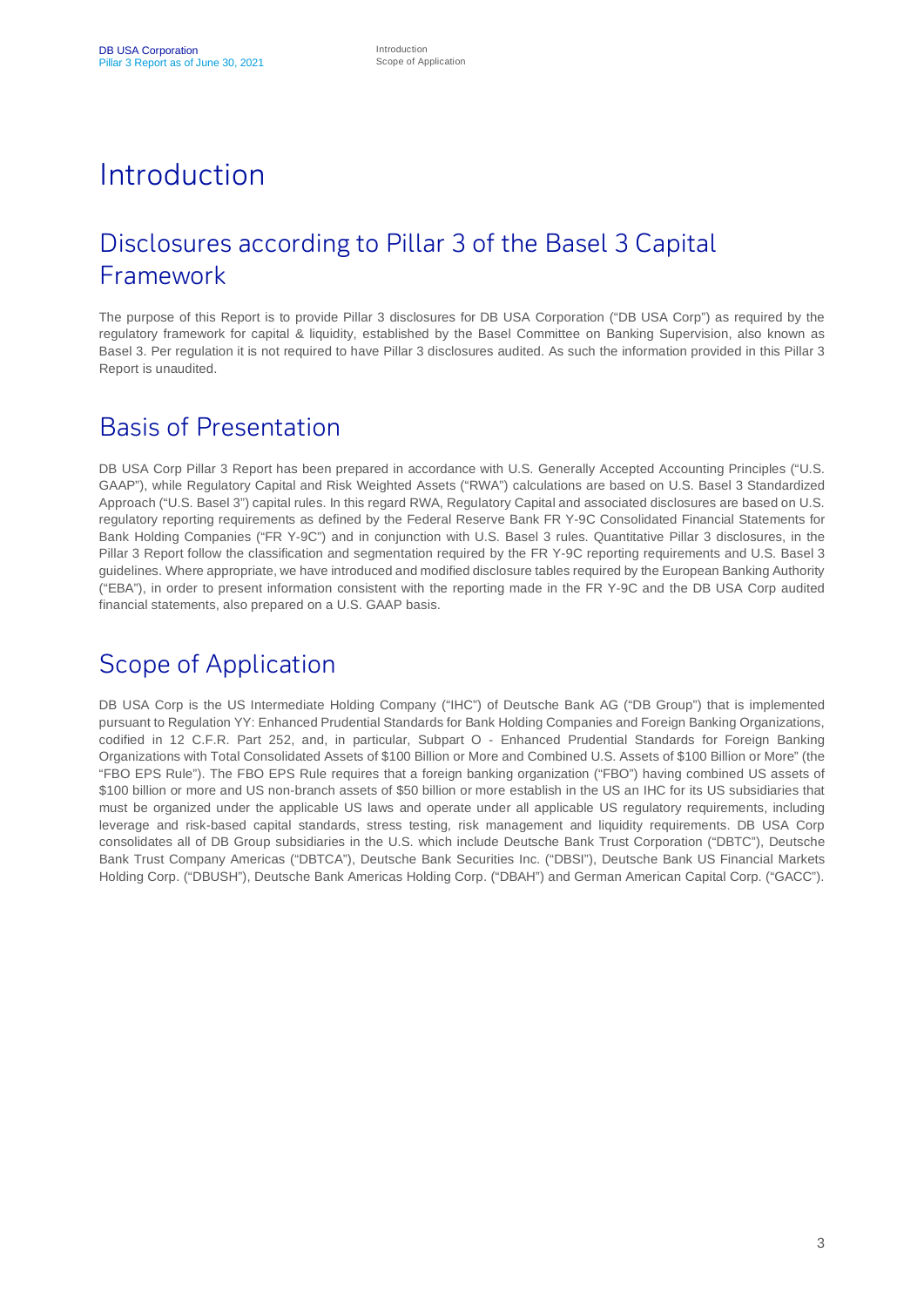# Risk and Capital Performance

### Exposures and Risk-weighted Assets

DB USA Corp RWA are calculated based on the U.S. Basel 3 Standardized Rules.

The information in the schedules below presents DB USA Corp distribution of RWA by exposure categories as reported in DB USA Corp's FR Y-9C, Schedule HC-R Regulatory Capital for the period ended June 30, 2020.

Operational Risk RWA is not applicable for banks calculating RWA under the U.S. Basel 3 Standardized Rules.

Market Risk RWA is only applicable to banks that are subject to the Market Risk Final Rule. This rule applies to US banking organizations that have significant trading activity ("Market Risk Banking Organizations"). US Market Risk Banking Organizations have aggregated trading assets and liabilities of at least \$1 billion or 10% of total assets. DB USA Corp does meet the definition of a Market Risk Banking Organization and therefore is subject to the Market Risk RWA.

## Variance Commentary (2020YE to 2021Q2)

The June 2021 On-balance Sheet Exposures increased \$9.4 billion and Off Balance Sheet Exposures decreased \$(4.3) billion as compared with December 2020 while RWA increased over the same period by \$1.6 billion.

On Balance Sheet Exposures:

- \$2.4 billion increase in cash and balances due from depository institutions within DBTCA is driven by an decrease in reverse repos \$5.2 billion, and an increase in other borrowed money \$1.6 billion, offset by a decrease in deposits of (\$3.6 billion), increase in other assets (\$0.3 billion) and an decrease in other liabilities for (\$0.3 billion).

This was offset by a decrease in cash held within DBSI (\$0.9 billion).

- \$5.5 billion increase in security financing transactions driven by an increase in stock borrow balances of \$4.2 billion and higher reverse repo balances of \$1.3 billion, both within in the Investment Bank due to increased client activity.
- \$1.1 billion increase in trading assets driven by higher US Government Agency balances of \$1.1 billion and an increase in corporate bonds of \$1.3 billion, offset by a reduction in US treasuries of \$1.3 billion.
- \$1.0 billion increase in all other assets driven by fails to deliver with increased \$0.5 billion within the Investment Bank and \$0.5 billion driven by ACH unposted debits facing DB London in the Corporate Bank.

Off Balance Sheet Exposures:

- \$(4.3) billion decrease in Repo style transactions driven by changes in the counterparty split whereby there was a decrease in gross balances against Central banks (Federal Reserve, Central Bank of Chile) with 0% risk weight, and decrease in gross balances against DB affiliates (DB AG London, DB AG Frankfurt) with 20% risk weight, offset by increase in gross balances with 100% risk weight counterparties.

RWA:

- The increase in RWA was predominately driven by:
	- o \$0.9 billion increase from loans. \$0.6 billion driven by Corporate Bank loans with foreign banks (\$0.4 billion and 150% risk weight), and \$0.3 billion due to the Corporate Bank's Trade Finance business with corporate counterparties at 100% risk weight.
	- \$0.7 billion increase from repo style transactions, \$0.5 billion driven by the higher securities borrowed exposures, and \$0.2 billion due to higher repo exposures.
	- o \$0.3 billion increase to Standardized Market RWA as a result of higher non-securitization debt exposures.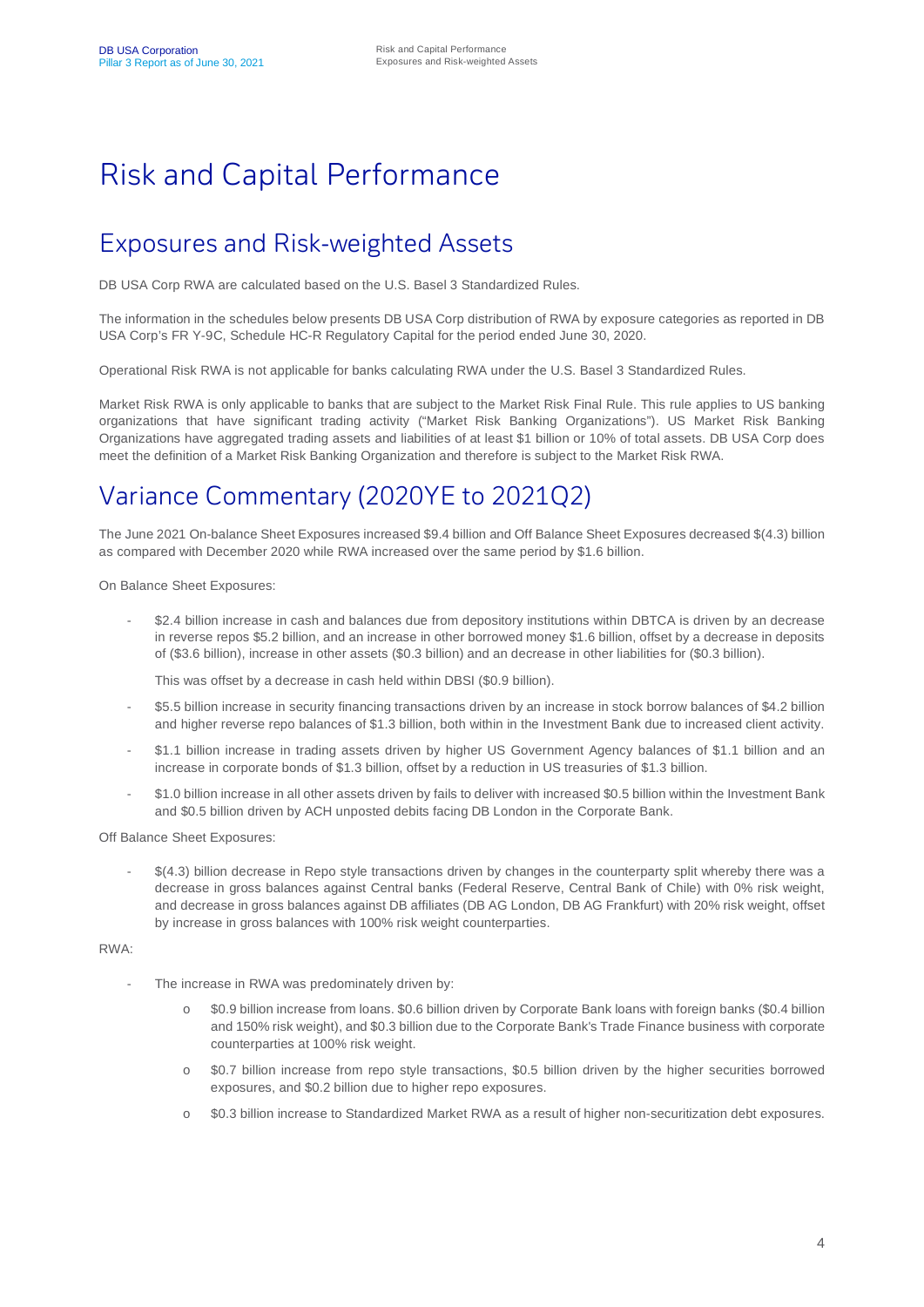#### Basel 3 Standardized Approach Exposure Amounts by Exposure Class

| in USD m.                                              | For the period ended |           |          |  |  |
|--------------------------------------------------------|----------------------|-----------|----------|--|--|
| US Basel 3 Standardized Approach                       | 31-Dec-20            | 30-Jun-21 | Variance |  |  |
| On-balance Sheet Exposures                             |                      |           |          |  |  |
| Cash and balances due from depository institutions     | 20,673               | 22,123    | 1,450    |  |  |
| Securities: Available for Sale                         | 1,365                | 1,033     | (332)    |  |  |
| Securities Purchased under agreements to Resell        | 46,932               | 52,384    | 5,452    |  |  |
| Loans: Residential mortgage exposures                  | 2.789                | 2,721     | (68)     |  |  |
| Loans: All other exposures                             | 9,624                | 10,373    | 749      |  |  |
| Loans: Allowance for Loan Loss                         | (18)                 | (12)      | 6        |  |  |
| <b>Trading Assets</b>                                  | 17,741               | 18,826    | 1,085    |  |  |
| All Other Assets: All Other                            | 10,166               | 11,198    | 1,032    |  |  |
| Securitization Exposures: Trading Assets               | 675                  | 719       | 44       |  |  |
| <b>Total On-balance Sheet Exposures</b>                | 109,947              | 119,365   | 9,418    |  |  |
| Off-balance Sheet Exposures (credit equivalent amount) |                      |           |          |  |  |
| Financial standby letters of credit                    | 700                  | 699       | (1)      |  |  |
| Performance standby letters of credit                  | 18                   | 32        | 14       |  |  |
| Commercial and similar letters of credit               | <sup>0</sup>         | 5         | 5        |  |  |
| Repo style transactions                                | 22,630               | 18,291    | (4, 339) |  |  |
| Unused commitments: 1 year of less                     | 25                   | 30        | 5        |  |  |
| Unused commitments: exceeding 1 year                   | 2,300                | 2,176<br> | (124)    |  |  |
| Over-the-counter derivatives                           | 144                  | 237       | 93       |  |  |
| <b>Centrally Cleared derivatives</b>                   | 468                  | 435       | (33)     |  |  |
| <b>Unsettled Transactions</b>                          | 215                  | 250       | 35       |  |  |
| <b>Total Off-balance Sheet Exposures</b>               | 26,500               | 22,155    | (4, 345) |  |  |

Figures may include rounding differences.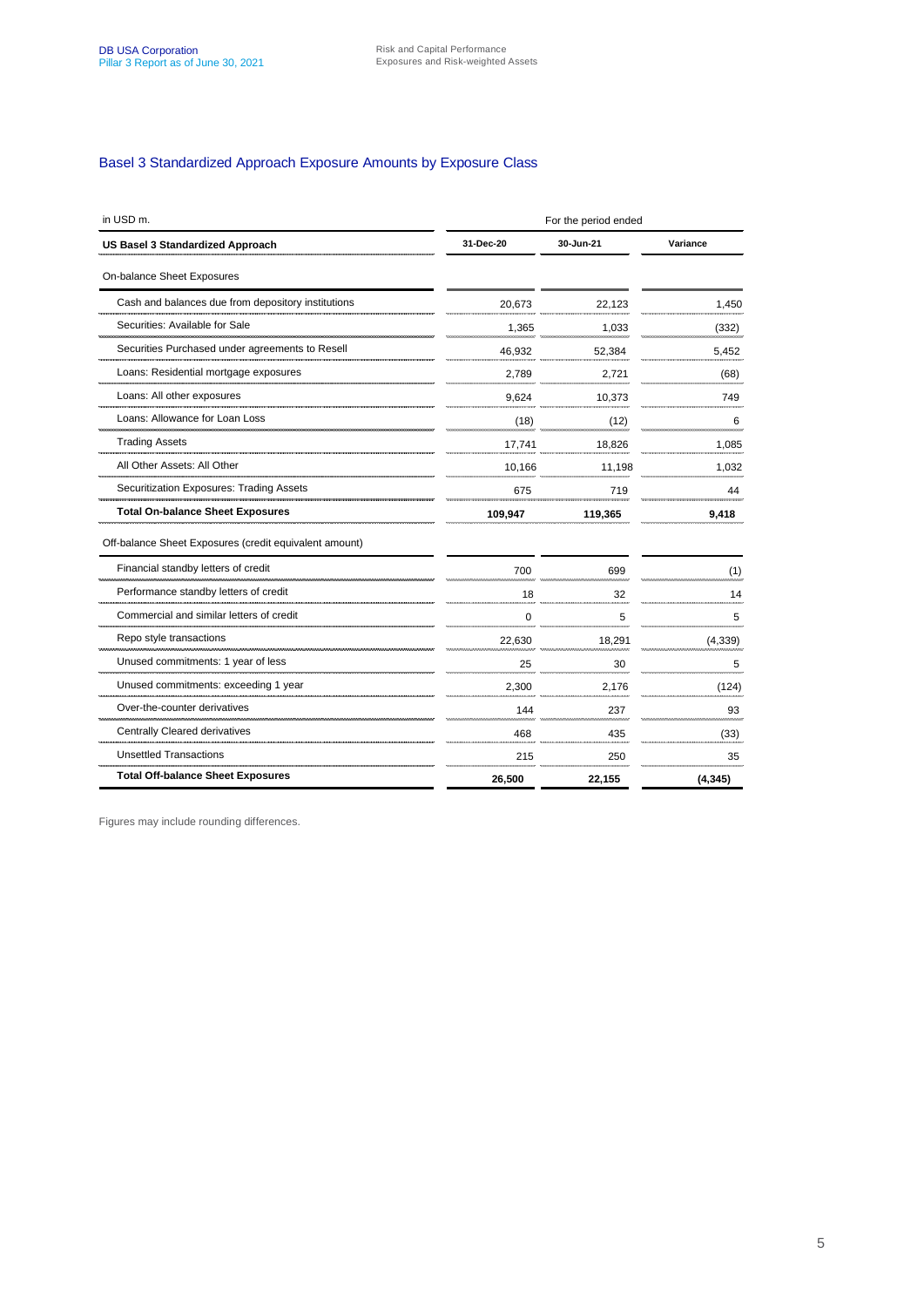#### Basel 3 Standardized Approach Risk-weighted Assets by Exposure Class

|                                                          | For the period ended |             |              |  |  |
|----------------------------------------------------------|----------------------|-------------|--------------|--|--|
| in USD <sub>m.</sub>                                     | 31-Dec-20            | 30-Jun-21   | Variance     |  |  |
| On-balance Sheet Exposures                               | <b>RWA</b>           | <b>RWA</b>  | <b>RWA</b>   |  |  |
| Cash and balances due from depository institutions       | 513                  | 212         | (301)        |  |  |
| Securities: Available for Sale                           | 43                   | 54          | 11           |  |  |
| Securities Purchased under agreements to Resell          | $\Omega$             | $\Omega$    | 0            |  |  |
| Loans: Residential mortgage exposures                    | 1,451                | 1,437       | (14)         |  |  |
| Loans: All other exposures                               | 9,350                | 10,260      | 910          |  |  |
| Loans: Allowance for Loan Loss                           | $\mathbf 0$          | $\mathbf 0$ | $\mathbf 0$  |  |  |
| <b>Trading Assets</b>                                    | 85                   | 75          | (10)         |  |  |
| All Other Assets                                         | 5,590                | 5,575       | (15)         |  |  |
| Securitization Exposures: Trading Assets                 | 123                  | 43          | (80)         |  |  |
| <b>Total On-balance Sheet Exposures</b>                  | 17,155               | 17,656      | 501          |  |  |
| Off-balance Sheet Exposures                              | <b>RWA</b>           | <b>RWA</b>  | <b>RWA</b>   |  |  |
| Financial standby letters of credit                      | 529                  | 518         | (11)         |  |  |
| Performance standby letters of credit                    | 9                    | 15          | 6            |  |  |
| Commercial and similar letters of credit                 | $\Omega$             | $\Omega$    | $\Omega$     |  |  |
| Repo style transactions                                  | 4,868                | 5,642       | 774          |  |  |
| Unused commitments: 1 year or less                       | 4                    | 5           | $\mathbf{1}$ |  |  |
| Unused commitments: exceeding 1 year                     | 809                  | 744         | (65)         |  |  |
| Over-the-counter derivatives                             | 67                   | 111         | 44           |  |  |
| <b>Centrally Cleared derivatives</b>                     | 9                    | 9           | $\mathbf 0$  |  |  |
| <b>Unsettled Transactions</b>                            | 41                   | 82          | 41           |  |  |
| <b>Total Off-balance Sheet Exposures</b>                 | 6,336                | 7,126       | 790          |  |  |
| <b>Total Risk Weighted Assets, excluding Market Risk</b> | 23,491               | 24,782      | 1,291        |  |  |
| <b>Standardized Market Risk Weighted Assets</b>          | 12,791               | 13,064      | 273          |  |  |
| <b>Total Risk Weighted Assets</b>                        | 36,282               | 37,846      | 1,564        |  |  |

Figures may include rounding differences.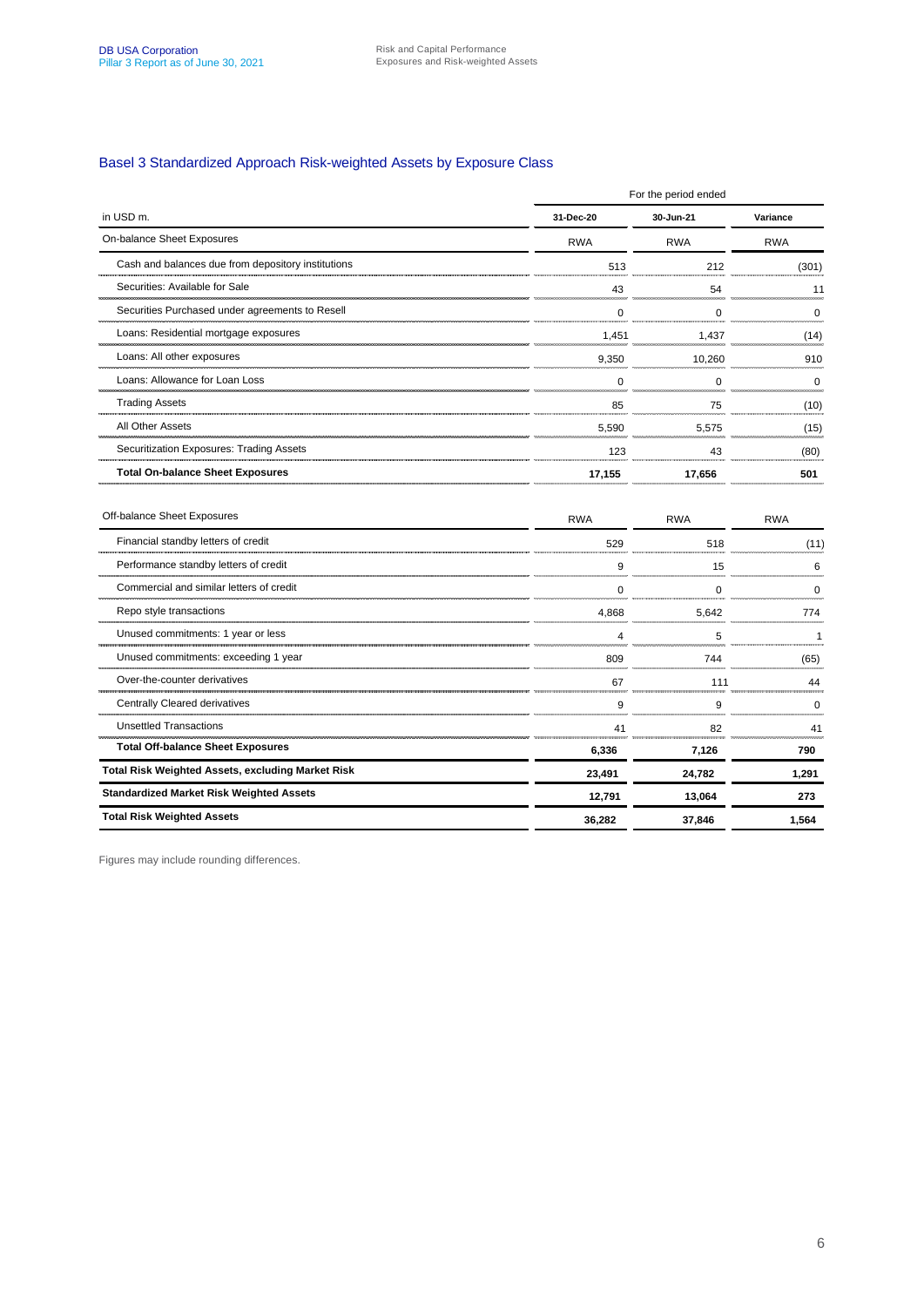# Regulatory Capital

The calculation of DB USA Corp's regulatory capital is pursuant to the U.S. Basel 3 Standardized Rules and includes applicable deductions and filters. The information in this section is based on the regulatory principles of consolidation.

Pursuant to the effective regulations on its formation date of July 1, 2016, DB USA Corp's regulatory capital comprises Tier 1 (T1) and Tier 2 (T2) capital. Tier 1 capital is subdivided into Common Equity Tier 1 (CET1) capital and Additional Tier 1 (AT1) capital.

CET1 is comprised of the common stock issued by DB USA Corp, related surplus and retained earnings. AT1 capital is comprised of Class A and Class B Preferred Stock issued by DB USA Corp; there are no Tier 2 instruments issued by DB USA Corp. The terms of the common stock within CET1 provide for the normal payment of dividends if and when declared.

The AT1 preferred stock is voting, non-cumulative, perpetual, has no maturity date and will not be subject to redemption at the option of DB USA Corp or the holders of the preferred stock. Additionally, the preferred stock will not be subject to any mandatory redemption, sinking fund or other similar provisions. Class B ranks pari passu with Class A shares. The preferred stock has a preference over the common stock in the event of liquidation and qualifies as Tier 1 capital in accordance with regulatory capital requirements. DB USA Corp. has outstanding Class A and Class B series preferred stock issued with fixed dividend coupon rates of 8.28 % and 5.31 %, respectively. This fixed rate dividend is subject to discretionary cancelation, which results in a dividend stopper in respect of common stock. The decision whether a distribution can be made is subject to the DB USA Corp Board declaring a distribution, and receiving regulatory approvals. Beginning on September 23, 2026, the preferred stock may be converted, in whole or in part, at the option of the holder thereof into shares of common stock, at the rate of one share of common stock per each share of preferred stock.

### Variance Commentary (2020YE to 2021Q2)

- \$476 million increase in Regulatory Capital is largely driven by the Net Income for the period of \$497 million.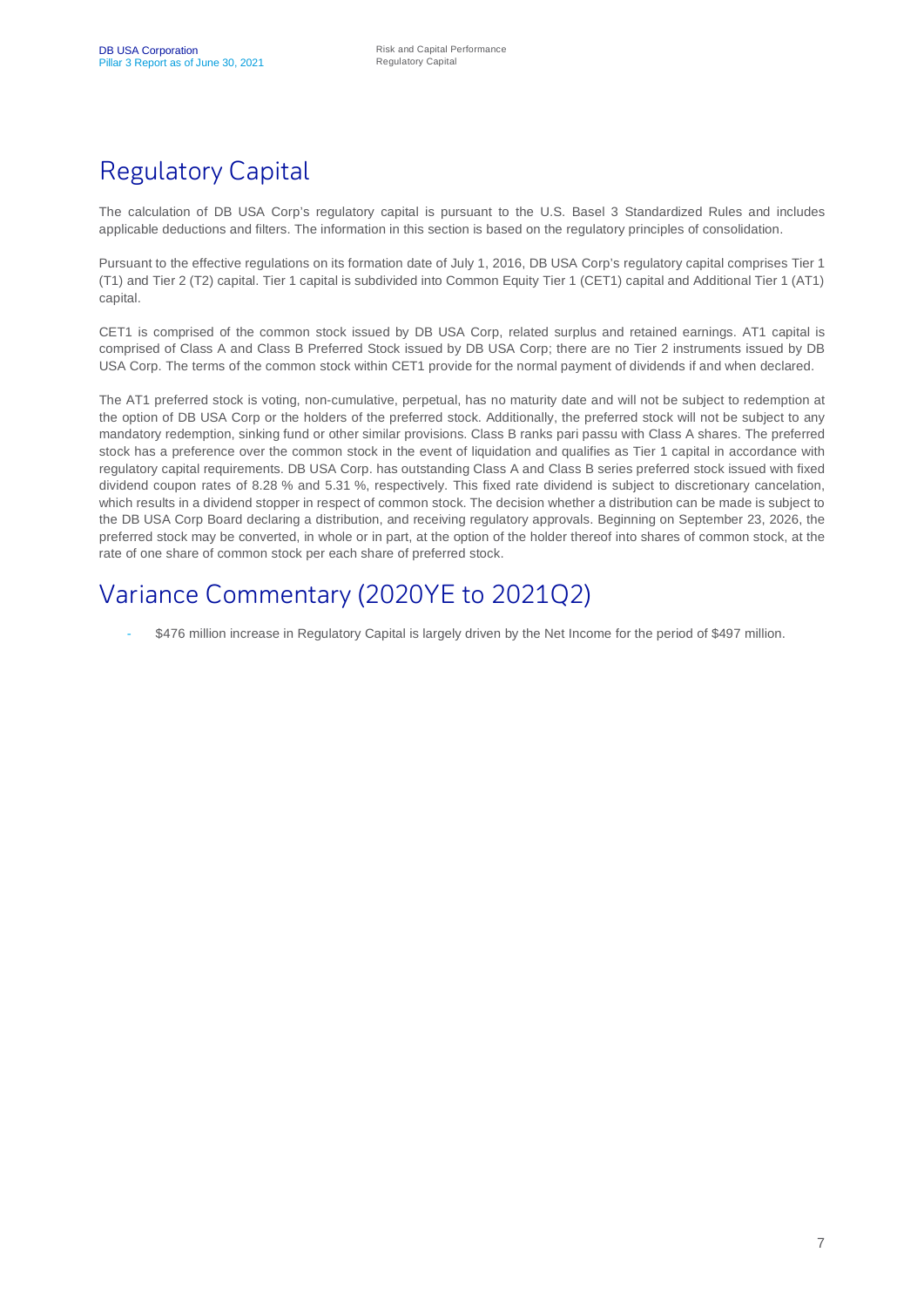#### Regulatory Capital and Capital Ratios according to Basel 3 Capital Rules

|                                                                                                                                 | 31-Dec-20  | 30-Jun-21   | Variance     |
|---------------------------------------------------------------------------------------------------------------------------------|------------|-------------|--------------|
| in USD m.                                                                                                                       | US Basel 3 | US Basel 3  |              |
| Common Stock plus retained surplus, net of unearned employee stock ownership plan (ESOP) shares                                 | 23,662     | 23,618      | (44)         |
| <b>Retained Earnings</b>                                                                                                        | (13, 253)  | (12, 756)   | 497          |
| Accumulated Other Comprehensive Income (AOCI) based on transition rules                                                         | (243)      | (221)       | 22           |
| Common Equity Tier 1 Capital, before adjustments and deductions                                                                 | 10,166     | 10,641      | 475          |
| Common Equity Tier 1 Capital: Adjustments and Deductions                                                                        |            |             | $\mathbf 0$  |
| Less: Goodwill net of associated deferred tax liabilities (DTLs)                                                                | (50)       | (49)        | $\mathbf{1}$ |
| Less: Intangible Assets, net of associated DTL's                                                                                | (62)       | (65)        | (3)          |
| Less: Deferred Tax Assets (DTLs) that arise from net operating losses and tax credit carryforwards, net of valuation allowances | $\Omega$   | $\mathbf 0$ | $\mathbf 0$  |
| Total Regulatory Adjustments to Commeon Equity Tier 1 (CET1)                                                                    | (112)      | (114)       | (2)          |
| <b>Common Equity Tier 1 Capital</b>                                                                                             | 10,054     | 10,527      | 473          |
| Additional Tier 1 (AT1) Capital                                                                                                 |            |             |              |
| Additional Tier 1 Capital instruments plus related surplus                                                                      | 4,205      | 4,205       | $\mathbf 0$  |
| Additional Tier 1 (AT1) Capital before adjusments                                                                               | 4,205      | 4,205       | $\Omega$     |
| Total Regulatory Adjustments to Additional Tier 1 (AT1) Capital                                                                 | (10)       | (2)         | 8            |
| <b>Additional Tier 1 (AT1) Capital</b>                                                                                          | 4,195      | 4,203       | 8            |
| Tier 1 Capital (T1 = CET1 + AT1)                                                                                                | 14,249     | 14,730      | 481          |
| Tier 2 (T2) Capital                                                                                                             |            |             |              |
| Tier 2 Capital instruments plus related surplus                                                                                 | 0          | $\mathbf 0$ | $\mathbf 0$  |
| Allowance for loan and lease losses includable in Tier 2 capital                                                                | 20         | 15          | (5)          |
| Tier 2 (T2) Capital before adjustments                                                                                          | 20         | 15          | (5)          |
| Total Regulatory Adjustments to Tier 2 (T2) Capital                                                                             | 0          | $\mathbf 0$ | $\mathbf 0$  |
| Tier 2 (T2) Capital                                                                                                             | 20         | 15          | (5)          |
| <b>Total Regulatory Capital</b>                                                                                                 | 14,269     | 14,745      | 476          |
|                                                                                                                                 |            |             |              |
| <b>Ratios</b>                                                                                                                   |            |             |              |
| Common Equity Tier 1 Capital Ratio (as a percentage of risk-weighted assets)                                                    | 27.71%     | 27.82%      |              |
| Tier 1 Capital Ratio (as a percentage of risk-weighted assets)                                                                  | 39.27%     | 38.92%      |              |
| Total Capital Ratio (as a percentage of risk-weighted assets)                                                                   | 39 33%     | 38.96%      |              |

| Tier 1 Capital Ratio (as a percentage of risk-weighted assets)        | 39.27% | 38.92% |
|-----------------------------------------------------------------------|--------|--------|
| Total Capital Ratio (as a percentage of risk-weighted assets)         | 39.33% | 38.96% |
| Capital Conservation Buffer                                           | 23.21% | 23.32% |
| Leverage Ratio (as a percentage of average total consolidated assets) | 10.84% | 11.87% |
| Supplementary Leverage Ratio                                          | 13.61% | 10.85% |

### Minimum capital requirements and additional capital buffers

The CET1 minimum, T1 minimum, and Total capital minimum requirements applicable to DB USA Corp are 4.5%, 6.0%, and 8.0% of RWA respectively.

Failure to meet minimum capital requirements can result in supervisory measures such as restrictions of profit distributions or limitations on certain businesses such as lending. DB USA Corp complied with the regulatory capital adequacy requirements in 2021.

In addition to these minimum capital requirements, the capital conservation buffer (CCB) establishes capital buffer percentages above regulatory minimums, which must be maintained in order to avoid restrictions on capital distributions and executive compensation. The CCB is fixed at 2.5% above minimum capital requirements. It is composed of CET1 Capital to be maintained above the minimum capital ratios, and is applicable to DB USA Corp.

Further to the Federal Reserve Bank Tailoring Rules, DB USA meets the definition of a Category III IHC. Additionally, as a Category III IHC banking organization, DB USA Corp may be required to meet the countercyclical capital buffer (CCyB) if deemed applicable by the Federal Reserve Board (FRB). The CCyB is a macroprudential tool that can be used to increase the resilience of the financial system by raising capital requirements on internationally active banking organizations when there is an elevated risk of above-normal future losses and when the banking organizations for which capital requirements would be raised by the buffer are exposed to or are contributing to this elevated risk--either directly or indirectly. The CCyB could also help moderate fluctuations in the supply of credit. The CCyB is designed to be released when economic conditions deteriorate, in order to support lending and economic activity more broadly.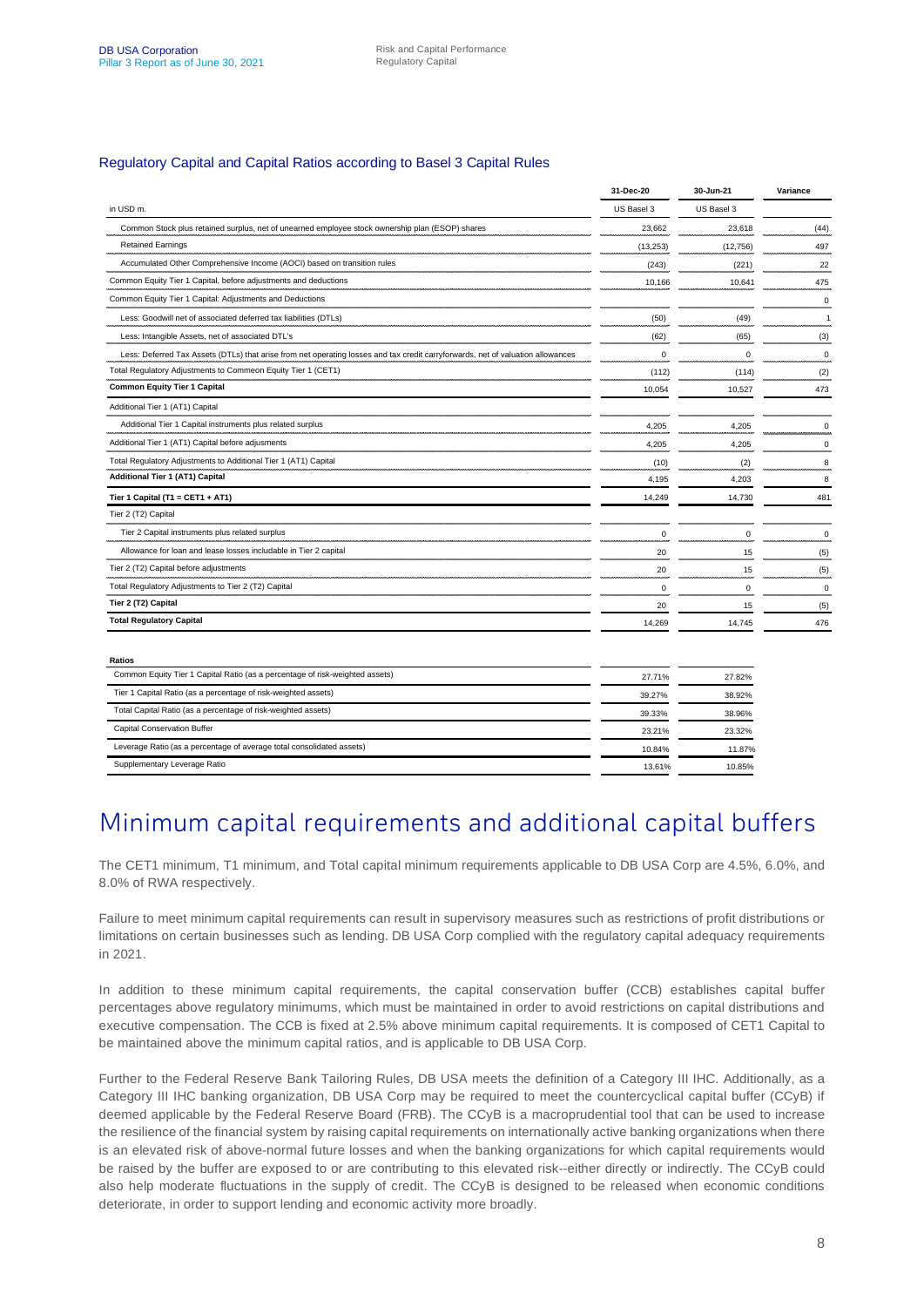As announced in December 2020, the FRB affirmed the CCyB at the current level of 0%. In making this determination, the FRB followed the framework detailed in the FRB Board's policy statement for setting the CCyB for private-sector credit exposures located in the U.S. Any decisions by the FRB Board to increase the CCyB amount will generally be effective 12 months from the date of announcement with a cap at 2.5% of RWA.

## Reconciliation of Financial and Regulatory Balance Sheet

DB USA Corp's consolidated and combined financial statements have been prepared in accordance with US GAAP, which require management to make estimates and assumptions that affect the reported amounts of assets and liabilities and disclosure of contingencies at the date of the consolidated and combined financial statements.

The consolidated and combined financial statements of the DB USA Corp include all entities in which DB USA Corp has a controlling financial interest. DB USA Corp consolidates entities in which it has a majority voting interest when the voting interest entity is controlled through substantive voting equity interests and the equity investors bear the residual economic risks of the entity. DB USA Corp also consolidates variable interest entities (VIEs) for which DB USA Corp is deemed to be the primary beneficiary in accordance with Accounting Standards Codification (ASC) Topic 810, Consolidation. All material intercompany transactions and balances have been eliminated in consolidation. In the normal course of business, DB USA Corp's operations may include significant transactions conducted with affiliated entities. Such transactions are governed by contractual agreements between DB USA Corp and its affiliates.

DB USA Corp prepares US GAAP financial statements for both financial and regulatory reporting purposes. In certain instances, regulatory reporting instructions and guidance require that certain assets or liabilities be reported in line items that vary from those used for financial reporting purposes. In other cases, the regulatory reporting format may differ from that used for financial reporting purposes – regulatory reporting formats tend to be much more granular. In either case, when comparing the financial and regulatory financial statements on a line item basis there may be differences between various line items that arise from these differing requirements and reporting formats.

In the case of DB USA Corp, the balance sheet assets, liabilities and stockholder's equity line items used in this report are those represented in the FR Y-9C report as reported by DB USA Corp as of June 30, 2021. Below is a reconciliation of the balance sheet as reported in the FR Y-9C and that which is reported in the non-public audited financial statements.

| in USD <sub>m</sub> .                                            | <b>Financial</b><br><b>Balance Sheet</b> |                     | <b>Presentation Differences</b>            |                                                     |                          |           |  |
|------------------------------------------------------------------|------------------------------------------|---------------------|--------------------------------------------|-----------------------------------------------------|--------------------------|-----------|--|
|                                                                  |                                          | <b>Margin Loans</b> | Non-Trading<br>Equity<br><b>Securities</b> | Non-Trading<br><b>Interest Rate</b><br><b>Swaps</b> | Total                    |           |  |
| <b>Assets</b>                                                    |                                          |                     |                                            |                                                     |                          |           |  |
| Cash and cash equivalents                                        | 22,123                                   |                     |                                            |                                                     |                          | 22,123    |  |
| Securities: Available for Sale                                   | 988                                      | $\sim$              | 45                                         | $\sim$                                              | 45                       | 1,033     |  |
| Collateralized agreements and financings                         | 52,384                                   |                     |                                            |                                                     |                          | 52.384    |  |
| Loans, net of allow ance for loan losses                         | 13,081                                   | $\overline{1}$      |                                            | $\sim$                                              | $\mathbf{1}$             | 13,082    |  |
| Financial instruments ow ned, at fair value                      | 19,746                                   |                     | (45)                                       | (156)                                               | (201)                    | 19,545    |  |
| Other assets                                                     | 11,043                                   | (1)                 |                                            | 156                                                 | 155                      | 11,198    |  |
| <b>Total assets</b>                                              | 119,365                                  |                     |                                            |                                                     |                          | 119,365   |  |
| Liabilities and Stockholders' Equity                             |                                          |                     |                                            |                                                     |                          |           |  |
| Deposits                                                         | 26,894                                   |                     |                                            |                                                     |                          | 26,894    |  |
| Fed funds purchased                                              | $\Omega$                                 |                     |                                            |                                                     |                          | $\Omega$  |  |
| Collateralized agreements and financing:                         | 30,000                                   |                     |                                            |                                                     |                          | 30.000    |  |
| Financial instruments sold, but not yet purchased, at fair value | 12,066                                   |                     |                                            | (57)                                                | (57)                     | 12,009    |  |
| Borrow ings                                                      | 20,135                                   |                     | $\blacksquare$                             | $\sim$                                              |                          | 20,135    |  |
| Other liabilities                                                | 15,421                                   |                     |                                            | 57                                                  | 57                       | 15,478    |  |
| <b>Total liabilities</b>                                         | 104,516                                  |                     | $\overline{\phantom{a}}$                   | $\blacksquare$                                      | $\overline{\phantom{a}}$ | 104,516   |  |
| <b>Stockholders' Equity</b>                                      |                                          |                     |                                            |                                                     |                          |           |  |
| Preferred stock                                                  | 4,205                                    |                     |                                            |                                                     |                          | 4,205     |  |
| Common stock, par value \$1.00 per share. 2,000 shares           | $\Omega$                                 |                     |                                            |                                                     |                          | $\Omega$  |  |
| Additional paid-in capital                                       | 23,618                                   |                     |                                            |                                                     |                          | 23,618    |  |
| Accumulated deficit                                              | (12, 756)                                |                     |                                            |                                                     |                          | (12, 756) |  |
| Accumulated other comprehensive income (loss)                    | (221)                                    |                     |                                            |                                                     |                          | (221)     |  |
| Minority Interest                                                | 3                                        |                     |                                            |                                                     |                          | 3         |  |
| <b>Total stockholders' Equity</b>                                | 14,849                                   |                     |                                            |                                                     |                          | 14,849    |  |
| Total liabilities and stockholder's equity                       | 119,365                                  |                     |                                            |                                                     |                          | 119,365   |  |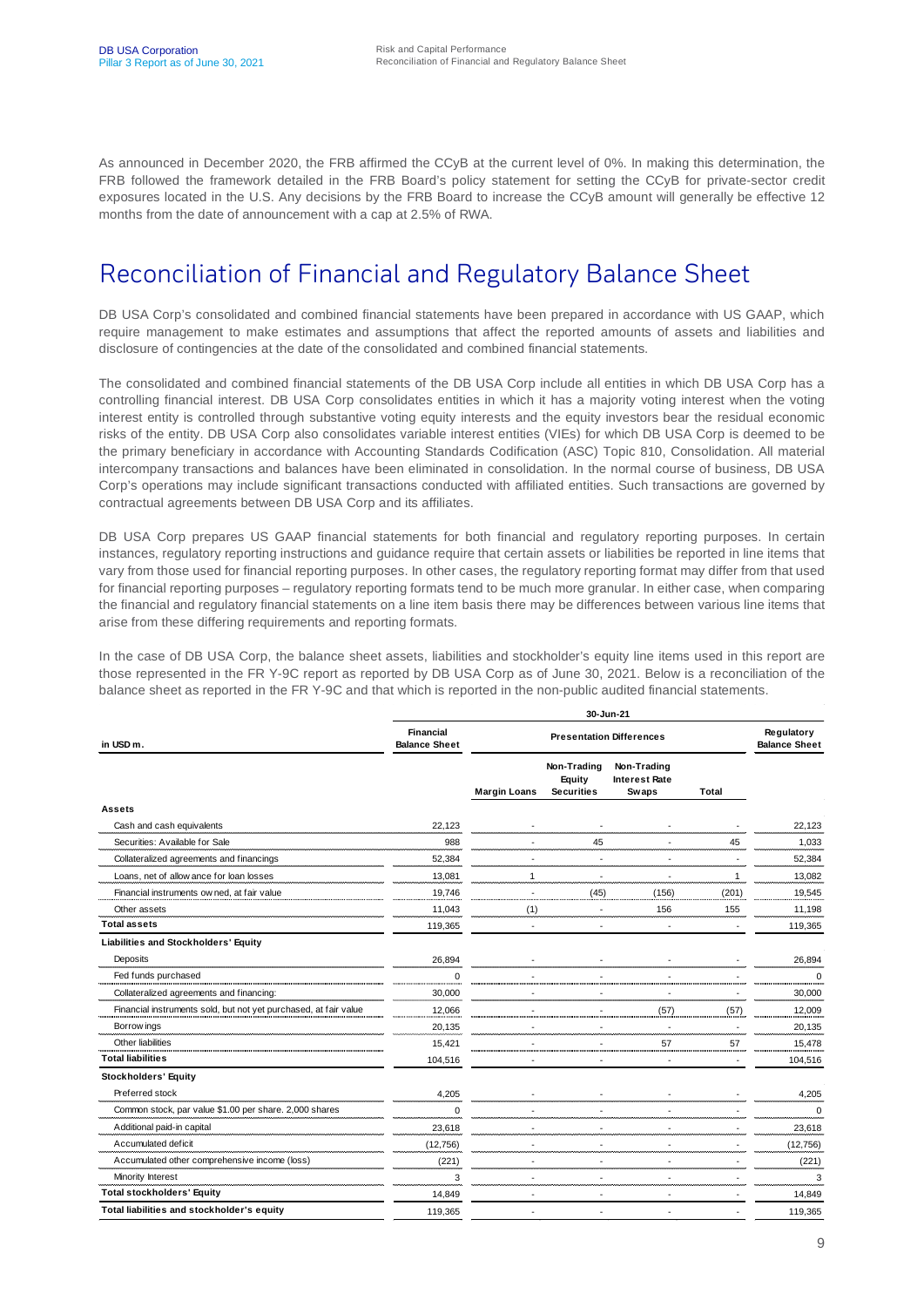The presentation differences noted in the above reconciliation are primarily due to:

- Margin Loans: Pursuant to the AICPA Audit and Accounting Guide for Brokers and Dealers, margin balances are captured as Receivable from, and Payables to, Broker-dealers, Clearing Organizations and Customers (See Sections 4.29 and 4.44). The FR Y9-C instructions are not explicit regarding how to report "margin loans". However, DB received a FRB exception as part of the 2007 FRB Exam of Taunus as it relates to margin lending. Margin Loans were historically being reported in Other Assets (consistent with how they are reported on the Audited financial statements), however the FRB issues DB an exception on this treatment providing guidance that margin loans should be reported as Loans and leases, net of unearned income, Line 4.b on Schedule HC.
- Equity Securities at Fair Value under 2016-01: For the US GAAP Financial Statements, under ASU 2016-01 entities are no longer able to classify equity investments as trading or available for sale (AFS) and must be measured at Fair Value through Net Income. Equity securities at Fair Value are considered Financial Instruments Owned for US GAAP financial reporting purposes. For the FR Y-9C, these non-trading equity securities held at Fair Value under ASU 2016-01 are reported separately on HC line 2.c Equity securities with readily determinable fair values not held for trading.
- Trading vs Financial Instruments Owned: For the US GAAP Financial Statements all derivative positions are considered financial instruments and are presented in the Financial Instruments Owned/Sold captions. For the FR Y-9C, the nontrading derivatives are excluded from Trading Assets/Liabilities and are included in Other Assets/Liabilities.

## Credit Risk Exposure

Credit risk exposures are calculated using the US Basel 3 Standardized Approaches capital rules. These exposures represent on-balance sheet and off-balance sheet exposures of DB USA Corp on a consolidated basis.

For on-balance sheet exposures, the table below provides the exposure amount as reported on the balance sheet as well as the amount that is subject to RWA calculations. For purposes of RWA calculations, on-balance sheet assets are generally measured at their fair value amounts, except for Secured Financing Transactions (SFT) (i.e. repurchase agreements), which are measured net of collateral.

Off-balance sheet exposures are generally converted to a Credit Equivalent Amount by multiplying the exposure or notional amount by a supervisory credit conversion factor.

#### Gross Exposure by Asset Class and Geographical Region

| in USD m.                                          | 30-Jun-21     |          |               |           |          |                    |                                    |
|----------------------------------------------------|---------------|----------|---------------|-----------|----------|--------------------|------------------------------------|
| On-balance Sheet Exposures                         | North America | Europe   | Latin America | Caribbean | Asia     | Other<br>Countries | Amount<br>Subject to<br><b>RWA</b> |
| Cash and balances due from depository institutions | 21.944        | 143      | 1             | 18        | 17       | 0                  | 22,123                             |
| Securities: Available for Sale                     | 1.033         | $\Omega$ | $\Omega$      | $\Omega$  | $\Omega$ | 0                  | 1,033                              |
| Loans                                              | 11,558        | 416      | 771           | 201       | 148      | 0                  | 13,094                             |
| <b>Trading Assets</b>                              | 229           | $\Omega$ | $\mathbf 0$   |           | 0        | 0                  | 230                                |
| <b>Other Assets</b>                                | 2,957         | 1,596    | 6             | 2.377     | 42       | 4                  | 6,982                              |
| Total On-balance Sheet Exposures                   | 37.721        | 2,155    | 778           | 2.597     | 207      | 4                  | 43,462                             |
| Off-balance Sheet Exposures                        |               |          |               |           |          |                    | Amount<br>Subject to<br><b>RWA</b> |
| Letters of credit                                  | 621           | 75       | $\Omega$      | 3         | 17       | 0                  | 716                                |
| Repo style transactions                            | 13.621        | 2,822    | 152           | 89        | 1.606    |                    | 18,291                             |
| Unused commitments                                 | 797           | 251      | 1             | 30        | 15       | $\mathbf 0$        | 1.094                              |
| Derivatives                                        | 293           | 348      | $\mathbf 0$   | 20        | 11       | 0                  | 672                                |
| <b>Unsettled Transactions</b>                      | 246           | 4        | $\Omega$      | $\Omega$  | $\Omega$ | 0                  | 250                                |
| Total Off-balance Sheet Exposures                  | 15,578        | 3,500    | 153           | 142       | 1,649    |                    | 21,023                             |
| <b>Grand Total</b>                                 | 53,299        | 5,655    | 931           | 2,739     | 1,856    | 5                  | 64,485                             |

<sup>1</sup> Include Flexible Repurchase Agreements ("Flex Repos") which combine the security of owning U.S. Government Obligations, fixed interest rates, the withdrawal flexibility of a money market account and the high yield of a medium- or long-term investment. Flex Repos are generally long term because they are tied to construction projects for which<br>bond proceeds need to be invested until payment is d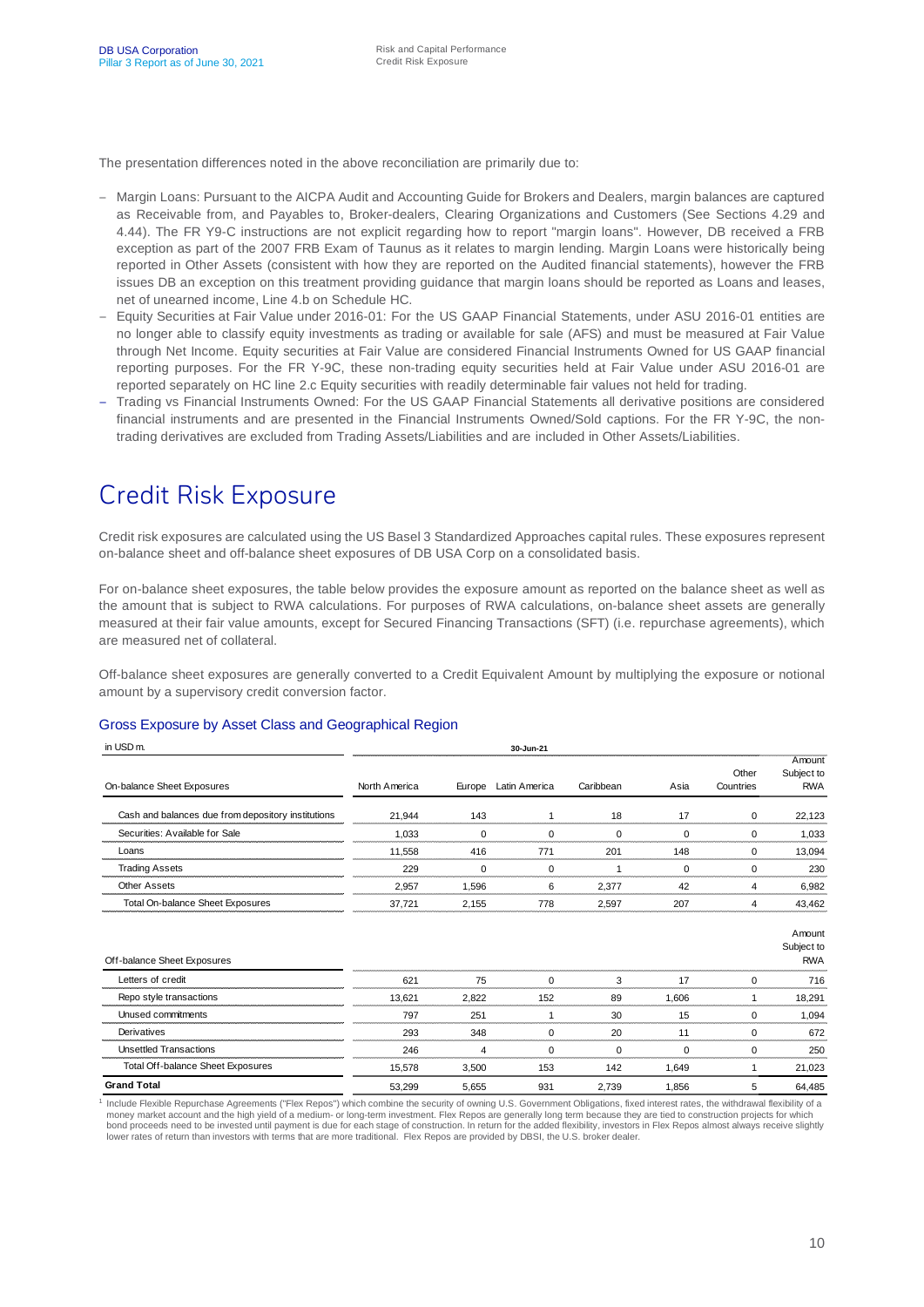| in USD m.                                          | 31-Dec-20     |                |                |             |             |                      |                          |
|----------------------------------------------------|---------------|----------------|----------------|-------------|-------------|----------------------|--------------------------|
| On-balance Sheet Exposures                         | North America | Europe         | Latin America  | Caribbean   |             | Asia Other Countries | Amount Subject<br>to RWA |
| Cash and balances due from depository institutions | 20,315        | 312            | 2              | 18          | 26          | 0                    | 20,673                   |
| Securities: Available for Sale                     | 1,365         | 0              | $\Omega$       | $\Omega$    | $\mathbf 0$ | 0                    | 1,365                    |
| Loans                                              | 11,217        | 380            | 445            | 189         | 182         | 0                    | 12,413                   |
| <b>Trading Assets</b>                              | 458           | $\overline{2}$ | $\mathbf 0$    | 9           | $\mathbf 0$ | 0                    | 469                      |
| <b>Other Assets</b>                                | 3,194         | 1.140          | $\overline{7}$ | 2,076       | 42          | 3                    | 6,462                    |
| Total On-balance Sheet Exposures                   | 36,549        | 1,834          | 454            | 2,292       | 250         | 3                    | 41,382                   |
| Off-balance Sheet Exposures                        |               |                |                |             |             |                      | Amount Subject<br>to RWA |
| Letters of credit                                  | 608           | 77             | $\Omega$       | 6           | 18          | 0                    | 709                      |
| Repo style transactions                            | 18,193        | 4,410          | $\mathbf 0$    | 9           | 17          | 1                    | 22,630                   |
| Unused commitments                                 | 800           | 303            | 3              | 34          | 15          | 0                    | 1,155                    |
| Derivatives                                        | 231           | 377            | $\mathbf 0$    | 2           | 2           | 0                    | 612                      |
| <b>Unsettled Transactions</b>                      | 211           | 4              | $\mathbf 0$    | $\mathbf 0$ | $\mathbf 0$ | 0                    | 215                      |
| Total Off-balance Sheet Exposures                  | 20,043        | 5,171          | 3              | 51          | 52          | 1                    | 25,321                   |
| <b>Grand Total</b>                                 | 56,592        | 7,005          | 457            | 2,343       | 302         | 4                    | 66,703                   |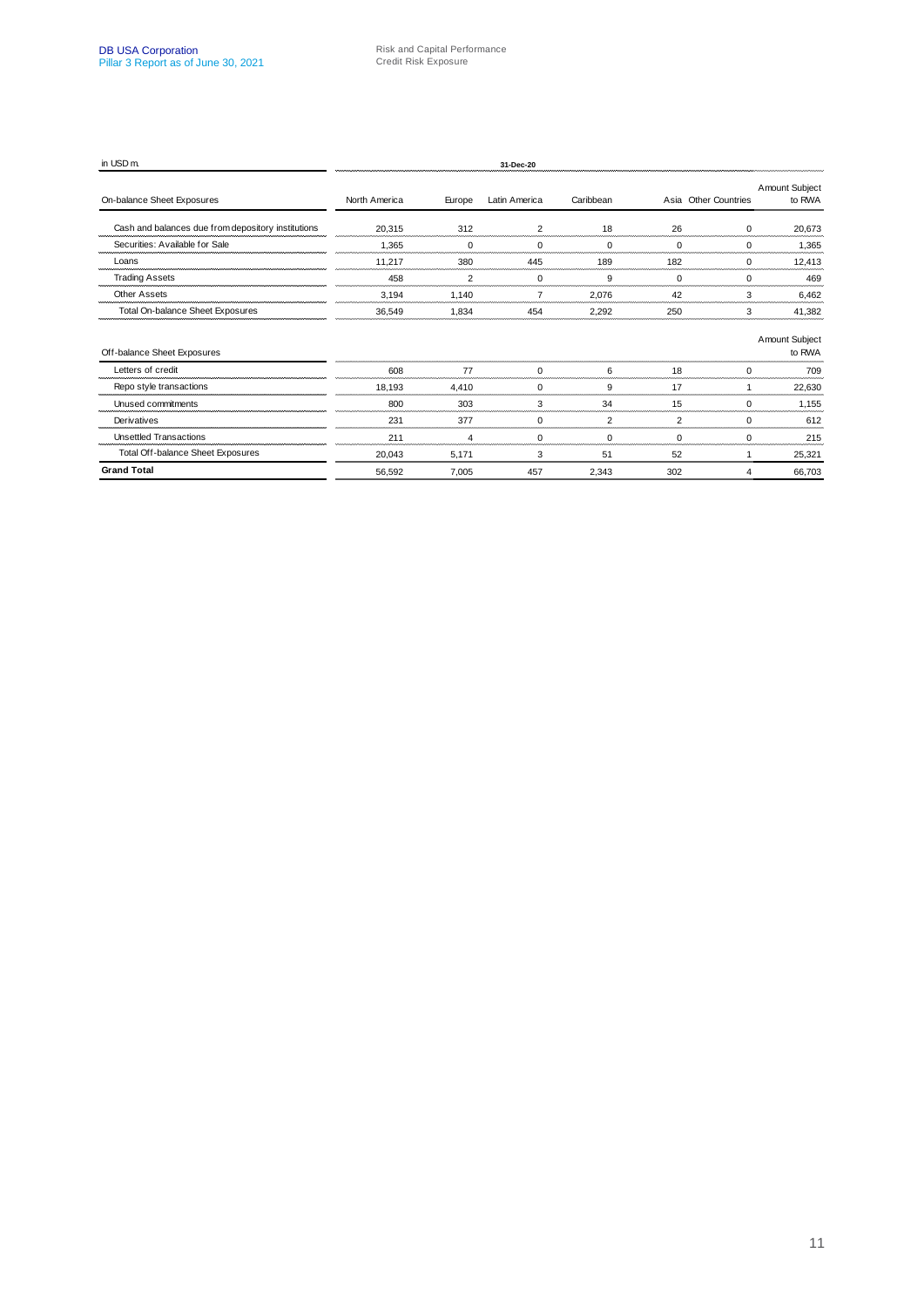#### Gross Exposure by Asset Class and Residual Maturity

|                                                    |                 |                                         |                                          | 30-Jun-21                                 |                |                                    |
|----------------------------------------------------|-----------------|-----------------------------------------|------------------------------------------|-------------------------------------------|----------------|------------------------------------|
| in USD <sub>m</sub>                                |                 |                                         |                                          |                                           |                |                                    |
|                                                    | Up to one month | Over 1 month to not<br>more than 1 year | Over 1 year and not<br>more than 2 years | Over 2 years and not<br>more than 5 years | Over 5 years   | Amount<br>Subject to<br><b>RWA</b> |
| Cash and balances due from depository institutions | 22.123          |                                         |                                          |                                           |                | 22,123                             |
| Securities: Available for Sale                     |                 | 84                                      | 174                                      | 351                                       | 424            | 1,033                              |
| Loans                                              | 880             | 3.860                                   | 1.329                                    | 3,665                                     | 3,360          | 13,094                             |
| <b>Trading Assets</b>                              |                 | 139                                     |                                          | 53                                        | 38             | 230                                |
| Other Assets                                       | 5.369           | 274                                     | 946                                      | 307                                       | 86             | 6.982                              |
| Total On-balance Sheet Exposures                   | 28.372          | 4.357                                   | 2.449                                    | 4.376                                     | 3.908          | 43.462                             |
| Letters of credit                                  |                 | 198                                     | 496                                      | 17                                        | 5              | 716                                |
| Repo-Style transactions <sup>(1)</sup>             | 16.163          | 1.791                                   | 12                                       |                                           | 325            | 18,291                             |
| <b>Unused Commitments</b>                          | 260             | 166                                     | 307                                      | 156                                       | 205            | 1.094                              |
| Derivatives                                        | 25              | 433                                     | 52                                       | 96                                        | 66             | 672                                |
| Unsettled                                          | 212             | 3                                       |                                          | $\overline{7}$                            | 28             | 250                                |
| Total Off-balance Sheet Exposures                  | 16,660          | 2,591                                   | 867                                      | 276                                       | 629            | 21,023                             |
| <b>Grand Total</b>                                 | 45,032          | 6,948                                   | 3,316                                    |                                           | 4,652<br>4,537 | 64,485                             |

<sup>1</sup> Include Flexible Repurchase Agreements ("Flex Repos") which combine the security of owning U.S. Government Obligations, fixed interest rates, the withdrawal flexibility of a<br>money market account and the high yield of a

|                                                    |                 |                                         |                                          | 31-Dec-20                                 |                |                                    |
|----------------------------------------------------|-----------------|-----------------------------------------|------------------------------------------|-------------------------------------------|----------------|------------------------------------|
| in USD <sub>m</sub>                                |                 |                                         |                                          |                                           |                |                                    |
|                                                    | Up to one month | Over 1 month to not<br>more than 1 year | Over 1 year and not<br>more than 2 years | Over 2 years and not<br>more than 5 years | Over 5 years   | Amount<br>Subject to<br><b>RWA</b> |
| Cash and balances due from depository institutions | 20,673          |                                         |                                          |                                           |                | 20,673                             |
| Securities: Available for Sale                     |                 | 95                                      | 71                                       | 870                                       | 329            | 1,365                              |
| Loans                                              | 622             | 2,954                                   | 1,597                                    | 3,798                                     | 3,442          | 12,413                             |
| <b>Trading Assets</b>                              | 152             | 112                                     | 121                                      | 36                                        | 48             | 469                                |
| Other Assets                                       | 4.672           | 261                                     | 18                                       | 1.428                                     | 83             | 6,462                              |
| Total On-balance Sheet Exposures                   | 26.119          | 3.422                                   | 1.807                                    | 6,132                                     | 3,902          | 41.382                             |
| Letters of credit                                  |                 | 202                                     | 10                                       | 490                                       | $\overline{7}$ | 709                                |
| Repo-Style transactions (1)                        | 20,518          | 1.835                                   | $\overline{2}$                           | 13                                        | 262            | 22,630                             |
| <b>Unused Commitments</b>                          | 252             | 120                                     | 169                                      | 524                                       | 90             | 1.155                              |
| Derivatives                                        | Δ               | 348                                     | 49                                       | 101                                       | 110            | 612                                |
| Unsettled                                          | 212             | 3                                       |                                          |                                           |                | 215                                |
| Total Off-balance Sheet Exposures                  | 20,986          | 2,508                                   | 230                                      | 1,128                                     | 469            | 25,321                             |
| <b>Grand Total</b>                                 | 47,105          | 5,930                                   | 2,037                                    |                                           | 7,260<br>4,371 | 66,703                             |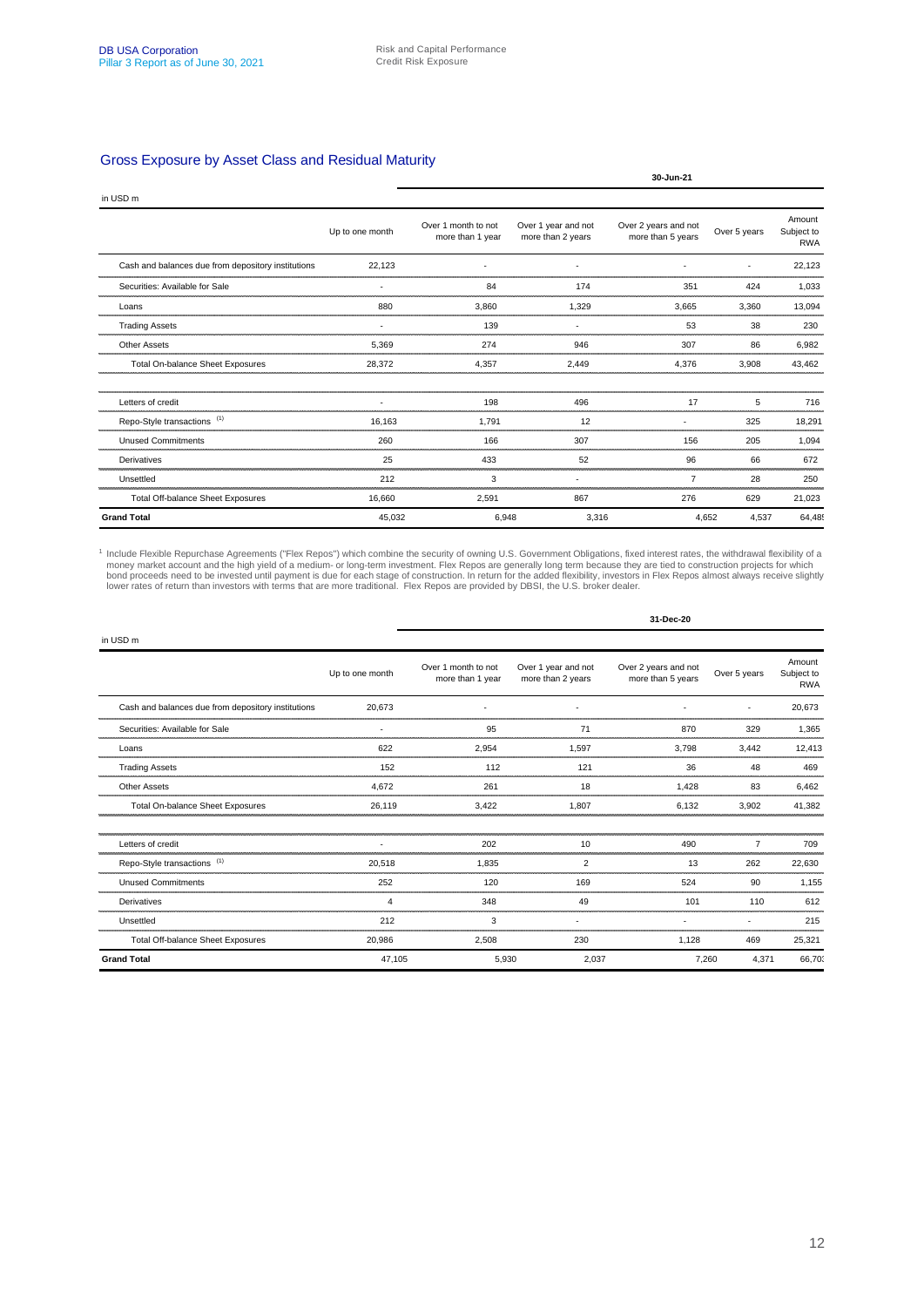#### Gross Exposure by Asset Class and Industry

|                                                    |                        |                                              |              | 30-Jun-21 |       |                                    |
|----------------------------------------------------|------------------------|----------------------------------------------|--------------|-----------|-------|------------------------------------|
| in USD <sub>m</sub>                                |                        |                                              |              |           |       |                                    |
|                                                    | Public<br>institutions | Banks and<br>other financial<br>institutions | Corporations | Retail    | Other | Amount<br>Subject to<br><b>RWA</b> |
| Cash and balances due from depository institutions | 21,132                 | 991                                          |              |           |       | 22,123                             |
| Securities: Available for Sale                     | 942                    | 66                                           | 14           |           | 11    | 1,033                              |
| Loans                                              | 215                    | 3,181                                        | 2,551        | 3,519     | 3.628 | 13,094                             |
| <b>Trading Assets</b>                              | 151                    | 16                                           | 42           |           | 21    | 230                                |
| Other Assets                                       | 387                    | 4.500                                        | 293          | 20        | 1.782 | 6,982                              |
| Total On-balance Sheet Exposures                   | 22,827                 | 8,754                                        | 2,900        | 3,539     | 5,442 | 43,462                             |
| Letters of credit                                  | 5                      | 492                                          | 72           | 144       | я     | 716                                |
| Repo-Style transactions                            | 3.352                  | 14.857                                       | 10           |           | 72    | 18.291                             |
| <b>Unused Commitments</b>                          | 5                      | 806                                          | 97           | 134       | 52    | 1.094                              |
| Derivatives                                        | 370                    | 301                                          |              |           |       | 672                                |
| Unsettled                                          |                        | 34                                           | 215          |           |       | 250                                |
| Total Off-balance Sheet Exposures                  | 3,732                  | 16,490                                       | 395          | 278       | 128   | 21,023                             |
| <b>Grand Total</b>                                 | 26,559                 | 25,244                                       | 3,295        | 3,817     | 5,570 | 64,485                             |

<sup>1</sup> Include Flexible Repurchase Agreements ("Flex Repos") which combine the security of owning U.S. Government Obligations, fixed interest rates, the withdrawal flexibility of a money market account and the high yield of a

|                                                    |                        |                                              |              | 31-Dec-20 |       |                                    |
|----------------------------------------------------|------------------------|----------------------------------------------|--------------|-----------|-------|------------------------------------|
| in USD <sub>m</sub>                                |                        |                                              |              |           |       |                                    |
|                                                    | Public<br>institutions | Banks and<br>other financial<br>institutions | Corporations | Retail    | Other | Amount<br>Subject to<br><b>RWA</b> |
| Cash and balances due from depository institutions | 18,147                 | 2,525                                        |              |           |       | 20,673                             |
| Securities: Available for Sale                     | 1.296                  | 50                                           | 6            |           | 13    | 1.365                              |
| Loans                                              | 183                    | 2,906                                        | 2,200        | 3,449     | 3.675 | 12.413                             |
| <b>Trading Assets</b>                              | 376                    | 33                                           | 10           |           | 49    | 469                                |
| <b>Other Assets</b>                                | 279                    | 3,931                                        | 287          | 3         | 1,962 | 6,462                              |
| Total On-balance Sheet Exposures                   | 20,281                 | 9,445                                        | 2,503        | 3,453     | 5,700 | 41,382                             |
| Letters of credit                                  | 6                      | 479                                          | 65           | 156       | 3     | 709                                |
| Repo-Style transactions                            | 3,905                  | 18,570                                       |              |           | 155   | 22,630                             |
| <b>Unused Commitments</b>                          | 6                      | 756                                          | 170          | 162       | 61    | 1,155                              |
| Derivatives                                        | 416                    | 195                                          |              |           |       | 612                                |
| Unsettled                                          |                        | 6                                            | 206          |           | 3     | 215                                |
| Total Off-balance Sheet Exposures                  | 4,333                  | 20,006                                       | 442          | 318       | 222   | 25,321                             |
| <b>Grand Total</b>                                 | 24,614                 | 29,451                                       | 2,945        | 3,771     | 5,922 | 66,703                             |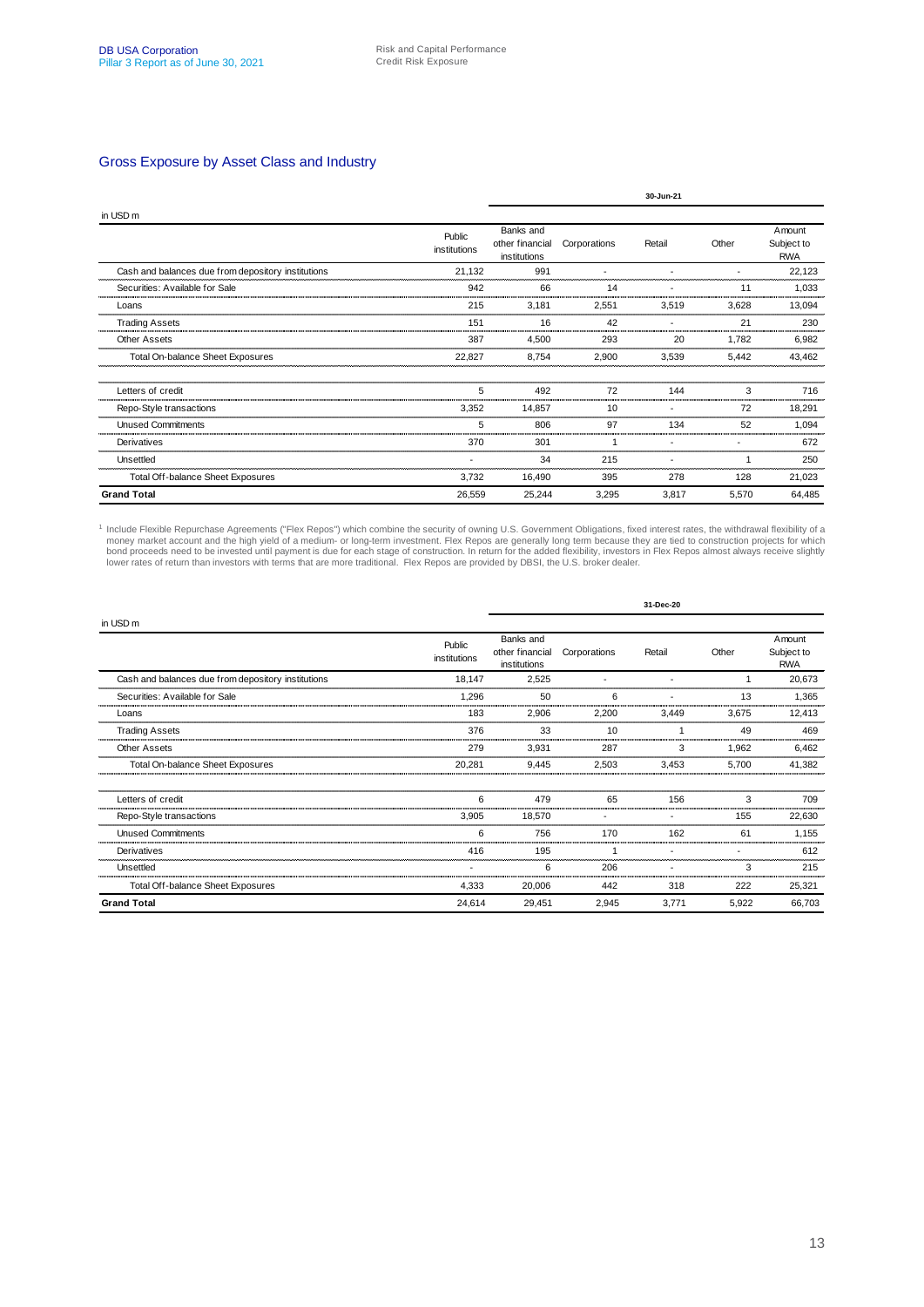#### Basel 3 Standardized Approach Exposure Amounts and Risk-weighted Assets by Exposure Class and Risk Weight

| in USD <sub>m</sub> .                                   | 30-Jun-21   |                                |                                    |          |                   |                |              |                |             |              |             |             |              |             |              |             |             |                |              |                     |
|---------------------------------------------------------|-------------|--------------------------------|------------------------------------|----------|-------------------|----------------|--------------|----------------|-------------|--------------|-------------|-------------|--------------|-------------|--------------|-------------|-------------|----------------|--------------|---------------------|
| US Basel 3 Standardized Approach                        | US Basel 3  | Exposure                       |                                    |          | by risk weighting |                |              |                |             |              |             |             |              |             |              |             |             |                |              |                     |
| On-balance Sheet Exposures                              | <b>RWA</b>  | Balance<br>Sheet<br>Amount     | Amount<br>Subject to<br><b>RWA</b> | 0%       | 2%                | 4%             | 10%          | 20%            | 50%         | 100%         | 150%        | 250%        | 300%         | 400%        | 600%         | 625%        | 938%        | 1250% Amount   | Other        | Other<br><b>RWA</b> |
| Cash and balances due from depository institutions      | 212         | 22.123                         | 22.123                             | 21.106   | $\mathbf 0$       | $^{\circ}$     | $\Omega$     | 1.004          | 3           | 10           | $^{\circ}$  | $\Omega$    | $\Omega$     | $\mathbf 0$ | $^{\circ}$   | $\Omega$    | $\mathbf 0$ | $^{\circ}$     | $^{\circ}$   | $\mathbf 0$         |
| Securities: Available for Sale                          | 54          | 1.033                          | 1.033                              | 935      | $\mathbf 0$       | $^{\circ}$     |              | 55             | 0           | 43           | $^{\circ}$  | $\Omega$    | 0            | 0           | $^{\circ}$   |             | $\Omega$    | $^{\circ}$     | $^{\circ}$   | $\mathbf 0$         |
| Securities Purchased under agreements to Resell         | $\Omega$    | 52.384                         | $^{\circ}$                         |          | $\mathbf 0$       | $^{\circ}$     | $\mathbf 0$  | $\mathbf 0$    | 0           | $\Omega$     | $^{\circ}$  | 0           | 0            | 0           | $\mathbf 0$  | $^{\circ}$  | $\mathbf 0$ | $\mathbf 0$    | $\mathbf 0$  |                     |
| Loans: Residential mortgage exposures                   | 1,437       | 2,721                          | 2,721                              | 6        | $\mathbf 0$       | $^{\circ}$     | $^{\circ}$   | $\mathbf{0}$   | 2,557       | 158          | $\mathbf 0$ | 0           | $\mathbf 0$  | $^{\circ}$  | $\mathbf 0$  | $^{\circ}$  | $\mathbf 0$ | $\mathbf 0$    | $\mathbf 0$  | $\mathbf 0$         |
| Loans: High volatility commercial real estate exposures | $\mathbf 0$ | $\Omega$                       | $^{\circ}$                         | 0        | $\mathbf 0$       | $^{\circ}$     | $\mathbf 0$  | $^{\circ}$     | $\Omega$    | $\mathbf 0$  | $^{\circ}$  | 0           | $\mathbf 0$  | $^{\circ}$  | $\mathbf 0$  | $^{\circ}$  | $\mathbf 0$ | $\mathbf 0$    | $^{\circ}$   | $\mathbf 0$         |
| Loans: All other exposures                              | 10.260      | 10.373                         | 10.373                             | 196      | $\mathbf 0$       | $^{\circ}$     | $^{\circ}$   | 339            | 11          | 9.108        | 719         | $^{\circ}$  | 0            | $^{\circ}$  | $\mathbf 0$  | $^{\circ}$  | $\mathbf 0$ | $\mathbf 0$    | $^{\circ}$   | $\mathbf 0$         |
| Loans: Allow ance for Loan Loss                         | $\mathbf 0$ | 12                             | $^{\circ}$                         | $\Omega$ | $\mathbf 0$       | $\mathbf 0$    | $\Omega$     | $\mathbf 0$    | $\Omega$    | $\Omega$     | $^{\circ}$  | $\Omega$    | 0            | $\circ$     | $\Omega$     | $^{\circ}$  | $\mathbf 0$ | $\mathbf 0$    | $^{\circ}$   | $\mathbf 0$         |
| <b>Trading Assets</b>                                   | 75          | 18.826                         | 227                                | 152      | $\mathbf 0$       | $^{\circ}$     | $\mathbf 0$  | $^{\circ}$     | 0           | 75           | $^{\circ}$  | $\Omega$    | 0            | 0           | $\mathbf 0$  | $^{\circ}$  | $\mathbf 0$ | $\mathbf 0$    | $^{\circ}$   | $\mathbf 0$         |
| All Other Assets: All Other                             | 5,575       | 11.198                         | 6.982                              | 150      | $\mathbf 0$       | $\mathbf 0$    | $\mathbf{0}$ | 3.408          | 1           | 2.169        | 10          | 1.045       | $\Omega$     | $\mathbf 0$ | $\mathbf 0$  | $\mathbf 0$ | $\mathbf 0$ | $\mathbf 0$    | 199          | 96                  |
| Securitization Exposures: Trading Assets                | 43          | 719                            | 3                                  |          |                   |                |              |                |             |              |             |             |              |             |              |             |             |                | 3            | 43                  |
| <b>Total On-balance Sheet Exposures</b>                 | 17,656      | 119,365                        | 43,462 22,545                      |          | $\Omega$          | $\mathbf{0}$   |              | $0\quad 4,806$ |             | 2,572 11,563 | 729         | 1,045       | 0            | $\Omega$    | $\mathbf{0}$ | $\Omega$    | $\Omega$    | $\mathbf{0}$   | 202          | 139                 |
|                                                         |             |                                |                                    |          |                   |                |              |                |             |              |             |             |              |             |              |             |             |                |              |                     |
| Off-balance Sheet Exposures                             |             | Credit<br>Equivalent<br>Amount | Amount<br>Subject to<br><b>RWA</b> | $0\%$    | 2%                | 4%             | 10%          | 20%            | 50%         | 100%         | 150%        | 250%        | 300%         | 400%        | 600%         |             | 625% 937.5% | 1250% Exposure | Other        | Other<br><b>RWA</b> |
| Financial standby letters of credit                     | 518         | 699                            | 699                                | 59       | $\mathbf 0$       | $^{\circ}$     | $\mathbf 0$  | 153            | 0           | 487          | $^{\circ}$  | $\Omega$    | 0            | 0           | $^{\circ}$   | $^{\circ}$  | $\mathbf 0$ | $\mathbf 0$    | $\mathbf 0$  | $\mathbf 0$         |
| Performance standby letters of credit                   | 15          | 32                             | 16                                 | 0        | $\mathbf 0$       | $^{\circ}$     | $\mathbf 0$  | $\overline{1}$ | 0           | 15           | $^{\circ}$  | $^{\circ}$  | $^{\circ}$   | 0           | $^{\circ}$   | $^{\circ}$  | $\mathbf 0$ | $^{\circ}$     | $^{\circ}$   | $\mathbf 0$         |
| Commercial and similar letters of credit                | $\Omega$    | 5                              | $\overline{1}$                     | 1        | $\Omega$          | $^{\circ}$     | $\Omega$     | $^{\circ}$     | 0           | $\Omega$     | $^{\circ}$  | 0           | $^{\circ}$   | $\mathbf 0$ | $^{\circ}$   | $^{\circ}$  | $\mathbf 0$ | $\mathbf 0$    | $^{\circ}$   | $\mathbf 0$         |
| Repo style transactions                                 | 5.642       | 18.291                         | 18.291                             | 7.640    | 1.544             | $^{\circ}$     | $^{\circ}$   | 4.084          | 458         | 4.565        | $\mathbf 0$ | 0           | 0            | 0           | $\mathbf 0$  | $\mathbf 0$ | $\Omega$    | $\mathbf 0$    | $\mathbf 0$  | $\mathbf 0$         |
| Unused commitments: 1 year of less                      | 5           | 30                             | 6                                  | 0        | $\mathbf 0$       | $\mathbf 0$    | $\mathbf 0$  | -1             | $\mathbf 0$ | 5            | $\mathbf 0$ | $\mathbf 0$ | $\mathbf 0$  | $\mathbf 0$ | $\mathbf 0$  | $\mathbf 0$ | $\mathbf 0$ | $\mathbf 0$    | $\mathbf 0$  | $\mathbf 0$         |
| Unused commitments: exceeding 1 year                    | 744         | 2.176                          | 1.088                              | 87       | $\mathbf 0$       | $^{\circ}$     | $\mathbf 0$  | 267            | 86          | 648          | $^{\circ}$  | $\Omega$    | $\Omega$     | $^{\circ}$  | $\mathbf 0$  | $^{\circ}$  | $\mathbf 0$ | $\mathbf 0$    | $\mathbf 0$  | $\mathbf 0$         |
| Over-the-counter derivatives                            | 111         | 237                            | 237                                | 0        | $\Omega$          | $^{\circ}$     | $\mathbf 0$  | 158            | 0           | 79           | $^{\circ}$  | 0           | 0            | 0           | $\mathbf 0$  | $\mathbf 0$ | $\mathbf 0$ | $\mathbf 0$    | $\mathbf{0}$ | 0                   |
| Centrally Cleared derivatives                           | 9           | 435                            | 435                                | $\Omega$ | 428               | $\overline{7}$ | $\Omega$     | $\mathbf 0$    | $\Omega$    | $\Omega$     | $^{\circ}$  | 0           | $\mathbf 0$  | 0           | $\Omega$     | $\Omega$    | $\mathbf 0$ | $\mathbf 0$    | $\mathbf{0}$ | $\mathbf 0$         |
| <b>Unsettled Transactions</b>                           | 82          | 250                            | 250                                | 237      | $\Omega$          | $\mathbf 0$    | $\Omega$     | $\Omega$       | 0           | 1            | $^{\circ}$  | $\Omega$    | $\Omega$     | $\mathbf 0$ | $\mathbf 0$  | 11          | $\Omega$    | $\overline{1}$ | $\mathbf 0$  | $\mathbf 0$         |
| <b>Total Off-balance Sheet Exposures</b>                | 7,126       | 22,155                         | 21,023                             | 8,024    | 1.972             | $\overline{7}$ | 0            | 4.664          | 544         | 5.800        | $\Omega$    | O           | $\mathbf{0}$ | 0           | $\Omega$     | 11          | $\Omega$    | $\overline{1}$ | $\mathbf 0$  | $\mathbf{0}$        |
| Total Risk Weighted Assets, excluding Market Risk       | 24,782      |                                | 24.782                             | 0        | 39                | $\mathbf{0}$   | $\mathbf{0}$ | 1.894          |             | 1,558 17,363 | 1.094       | 2.613       | $\Omega$     | 0           | 0            | 69          | $\Omega$    | 13             | 0            | 139                 |
| Standardized Market Risk Weighted Assets                | 13.064      |                                |                                    |          |                   |                |              |                |             |              |             |             |              |             |              |             |             |                |              |                     |

| in USD <sub>m</sub>                                     | 31-Dec-20      |                                |                                    |               |                   |             |              |                |            |                |             |             |              |              |                |              |              |                         |                         |                     |
|---------------------------------------------------------|----------------|--------------------------------|------------------------------------|---------------|-------------------|-------------|--------------|----------------|------------|----------------|-------------|-------------|--------------|--------------|----------------|--------------|--------------|-------------------------|-------------------------|---------------------|
| US Basel 3 Standardized Approach                        | US Basel 3     | <b>Exposure</b>                |                                    |               | by risk weighting |             |              |                |            |                |             |             |              |              |                |              |              |                         |                         |                     |
| On-balance Sheet Exposures                              | <b>RWA</b>     | Balance<br>Sheet<br>Amount     | Amount<br>Subject to<br><b>RWA</b> | 0%            | 2%                | 4%          | 10%          | 20%            | 50%        | 100%           | 150%        | 250%        | 300%         | 400%         | 600%           |              | 625% 937.5%  | 1250%                   | Other<br>Amount         | Other<br><b>RWA</b> |
| Cash and balances due from depository institutions      | 513            | 20.673                         | 20.673                             | 18.123        | $\mathbf 0$       | $\mathbf 0$ | $^{\circ}$   | 2.545          | 3          | $\overline{2}$ | $\Omega$    | $\Omega$    | $\mathbf 0$  | $\Omega$     | $^{\circ}$     | $\Omega$     | $^{\circ}$   | $\mathbf 0$             | $^{\circ}$              | $\mathbf 0$         |
| Securities: Available for Sale                          | 43             | 1.365                          | 1.365                              | 1.288         | 0                 | $\mathbf 0$ | $\Omega$     | 42             | $^{\circ}$ | 35             | $\mathbf 0$ | $\Omega$    | $\mathbf 0$  | $\mathbf 0$  | $^{\circ}$     | 0            | $\mathbf 0$  | 0                       | $^{\circ}$              | $\mathbf 0$         |
| Securities Purchased under agreements to Resell         | $\circ$        | 46,932                         | $\mathbf 0$                        | $\mathbf 0$   | 0                 | $\mathbf 0$ | $\Omega$     | $\mathbf 0$    | $\Omega$   | $\mathbf 0$    | $\mathbf 0$ | $^{\circ}$  | $\mathbf 0$  | $\mathbf 0$  | $^{\circ}$     | $\Omega$     | $\mathbf 0$  | 0                       | $\mathbf 0$             | $\mathbf 0$         |
| Loans: Residential mortgage exposures                   | 1.451          | 2.789                          | 2.789                              | 6             | 0                 | $\mathbf 0$ | $\mathbf 0$  | $\mathbf{0}$   | 2.664      | 119            | $\mathbf 0$ | $^{\circ}$  | $\mathbf 0$  | $^{\circ}$   | $\Omega$       | 0            | $\mathbf 0$  | 0                       | $\mathbf 0$             | $\mathbf 0$         |
| Loans: High volatility commercial real estate exposures | $\circ$        | $\Omega$                       | $\mathbf 0$                        | $^{\circ}$    | 0                 | $\mathbf 0$ | $^{\circ}$   | $\mathbf 0$    | $\Omega$   | $\Omega$       | $\mathbf 0$ | $\mathbf 0$ | $\mathbf 0$  | $\mathbf{0}$ | 0              | $^{\circ}$   | $^{\circ}$   | 0                       | $\mathbf 0$             | $\mathbf 0$         |
| Loans: All other exposures                              | 9.350          | 9.624                          | 9.624                              | 206           | $\Omega$          | $\Omega$    | $\Omega$     | 300            | 11         | 8.752          | 355         | $^{\circ}$  | $\mathbf 0$  | $\mathbf 0$  | $^{\circ}$     | $\Omega$     | $^{\circ}$   | 0                       | $\mathbf 0$             | $\mathbf 0$         |
| Loans: Allow ance for Loan Loss                         | $\mathbf 0$    | 18                             | $\mathbf 0$                        | $^{\circ}$    | 0                 | $\mathbf 0$ | $\Omega$     | $\mathbf 0$    | $\Omega$   | $\mathbf 0$    | $\mathbf 0$ | $^{\circ}$  | $\mathbf 0$  | $^{\circ}$   | 0              | 0            | $^{\circ}$   | 0                       | $\mathbf 0$             | $\mathbf 0$         |
| <b>Trading Assets</b>                                   | 85             | 17.741                         | 451                                | 376           | $\Omega$          | $\Omega$    | $\Omega$     | $\Omega$       | $\Omega$   | 73             | $\Omega$    | $\Omega$    | $\Omega$     | $\Omega$     | $\overline{2}$ | $\Omega$     | $\Omega$     | $\mathbf{0}$            | $^{\circ}$              | $\mathbf 0$         |
| All Other Assets: All Other                             | 5.590          | 10.166                         | 6.462                              | 150           | $\Omega$          | $\mathbf 0$ | $^{\circ}$   | 2.853          |            | 1 2.159        |             | 12 1.112    | $\Omega$     | $^{\circ}$   | 0              | $^{\circ}$   | $^{\circ}$   | 0                       | 175                     | 62                  |
| Securitization Exposures: Trading Assets                | 123            | 675                            | $\mathbf 0$                        | $\Omega$      | $\Omega$          | $\Omega$    | $\Omega$     | $\Omega$       | $\Omega$   | $\Omega$       | $\Omega$    | $^{\circ}$  | $\mathbf 0$  | $\Omega$     | $\Omega$       | $\Omega$     | $^{\circ}$   | $\mathbf 0$             | $\mathbf 0$             | 123                 |
| <b>Total On-balance Sheet Exposures</b>                 | 17.155         | 109.947                        |                                    | 41.364 20.149 | $\mathbf{r}$      | $\bf{0}$    | 0            | 5.740          |            | 2.679 11.140   | 367         | 1.112       | $\Omega$     | $\Omega$     | $\mathbf{z}$   | $\mathbf{a}$ | $\mathbf{0}$ | 0                       | 175                     | 185                 |
| Off-balance Sheet Exposures                             |                | Credit<br>Equivalent<br>Amount | Amount<br>Subject to<br><b>RWA</b> | 0%            | 2%                | 4%          | 10%          | 20%            | 50%        | 100%           | 150%        | 250%        | 300%         | 400%         | 600%           |              | 625% 937.5%  |                         | Other<br>1250% Exposure | Other<br><b>RWA</b> |
| Financial standby letters of credit                     | 529            | 700                            | 700                                | 44            | $\mathbf 0$       | $\mathbf 0$ | $\Omega$     | 159            | $^{\circ}$ | 497            | $\Omega$    | $^{\circ}$  | $\mathbf 0$  | $\mathbf 0$  | $^{\circ}$     | $\mathbf 0$  | $^{\circ}$   | $\mathbf 0$             | $\mathbf 0$             | $\mathbf 0$         |
| Performance standby letters of credit                   | $\mathbf{Q}$   | 18                             | 9                                  | $\Omega$      | 0                 | $\mathbf 0$ | $\Omega$     | $^{\circ}$     | $\Omega$   | 9              | $\mathbf 0$ | $^{\circ}$  | $\mathbf 0$  | $^{\circ}$   | 0              | $^{\circ}$   | $^{\circ}$   | 0                       | $^{\circ}$              | $\mathbf 0$         |
| Commercial and similar letters of credit                | $\circ$        | $\Omega$                       | $\Omega$                           | $\Omega$      | $\Omega$          | $\mathbf 0$ | $\Omega$     | $\mathbf 0$    | $\Omega$   | $\Omega$       | $\mathbf 0$ | $^{\circ}$  | $\mathbf 0$  | $^{\circ}$   | $^{\circ}$     | $^{\circ}$   | $^{\circ}$   | 0                       | $\mathbf 0$             | $\mathbf 0$         |
| Repo style transactions                                 | 4.868          | 22,630                         | 22.630                             | 12.955        | 1.081             | $\Omega$    | $\mathbf{0}$ | 4.541          | 232        | 3.821          | $\mathbf 0$ | $^{\circ}$  | $\mathbf{0}$ | $\mathbf{0}$ | 0              | $^{\circ}$   | $^{\circ}$   | 0                       | $\mathbf 0$             | $\mathbf 0$         |
| Unused commitments: 1 year of less                      | $\overline{4}$ | 25                             | 5                                  | $\Omega$      | $\Omega$          | $\mathbf 0$ | $\Omega$     | $\overline{1}$ | $\Omega$   | $\overline{4}$ | $\mathbf 0$ | $^{\circ}$  | $\mathbf 0$  | $^{\circ}$   | 0              | $\Omega$     | $^{\circ}$   | 0                       | $\mathbf 0$             | $\mathbf 0$         |
| Unused commitments: exceeding 1 year                    | 809            | 2.300                          | 1.150                              | 86            | 0                 | $\mathbf 0$ | $\Omega$     | 265            | 86         | 713            | $\mathbf 0$ | $^{\circ}$  | $\mathbf 0$  | $\mathbf 0$  | $^{\circ}$     | $\Omega$     | $^{\circ}$   | 0                       | $^{\circ}$              | $\mathbf 0$         |
| Over-the-counter derivatives                            | 67             | 144                            | 144                                | $\Omega$      | $\Omega$          | $\Omega$    | $\Omega$     | 96             | $\Omega$   | 48             | $\mathbf 0$ | $^{\circ}$  | $\mathbf 0$  | $^{\circ}$   | $\mathbf{0}$   | $\Omega$     | $\Omega$     | 0                       | $\mathbf 0$             | $\mathbf 0$         |
| Centrally Cleared derivatives                           | 9              | 468                            | 468                                | $\Omega$      | 463               | 5           | $\Omega$     | $^{\circ}$     | $\Omega$   | $\Omega$       | $\mathbf 0$ | $^{\circ}$  | $\Omega$     | $\Omega$     | 0              | $\Omega$     | $\Omega$     | 0                       | $\Omega$                | $\Omega$            |
| <b>Unsettled Transactions</b>                           | 41             | 215                            | 215                                | 209           | $\Omega$          | $\Omega$    | $\Omega$     | $\mathbf 0$    | $\Omega$   | 3              | $\Omega$    | $\Omega$    | $\mathbf 0$  | $\mathbf 0$  | $\Omega$       | $\Omega$     | $^{\circ}$   | 3                       | $^{\circ}$              | $\mathbf 0$         |
| <b>Total Off-balance Sheet Exposures</b>                | 6,336          | 26,500                         |                                    | 25,321 13,294 | 1,544             | 5           | $\Omega$     | 5.062          | 318        | 5.095          | $\Omega$    | $\Omega$    | $\Omega$     | $\Omega$     | $\Omega$       | 0            | $\Omega$     | $\overline{\mathbf{3}}$ | 0                       | $\mathbf{0}$        |
| Total Risk Weighted Assets, excluding Market Risk       | 23.491         |                                | 23.491                             | $\Omega$      | 31                | $\Omega$    | $\Omega$     | 2.160          | 1.499      | 16.235         | 551         | 2.780       | $\mathbf{0}$ | $\mathbf{o}$ | 12             | 0            | $\Omega$     | 38                      | $\mathbf 0$             | 185                 |
| Standardized Market Risk Weighted Assets                | 12.791         |                                |                                    |               |                   |             |              |                |            |                |             |             |              |              |                |              |              |                         |                         |                     |

**Standardized Market Risk Weighted Assets 12,791 Total Risk Weighted Assets 36,282**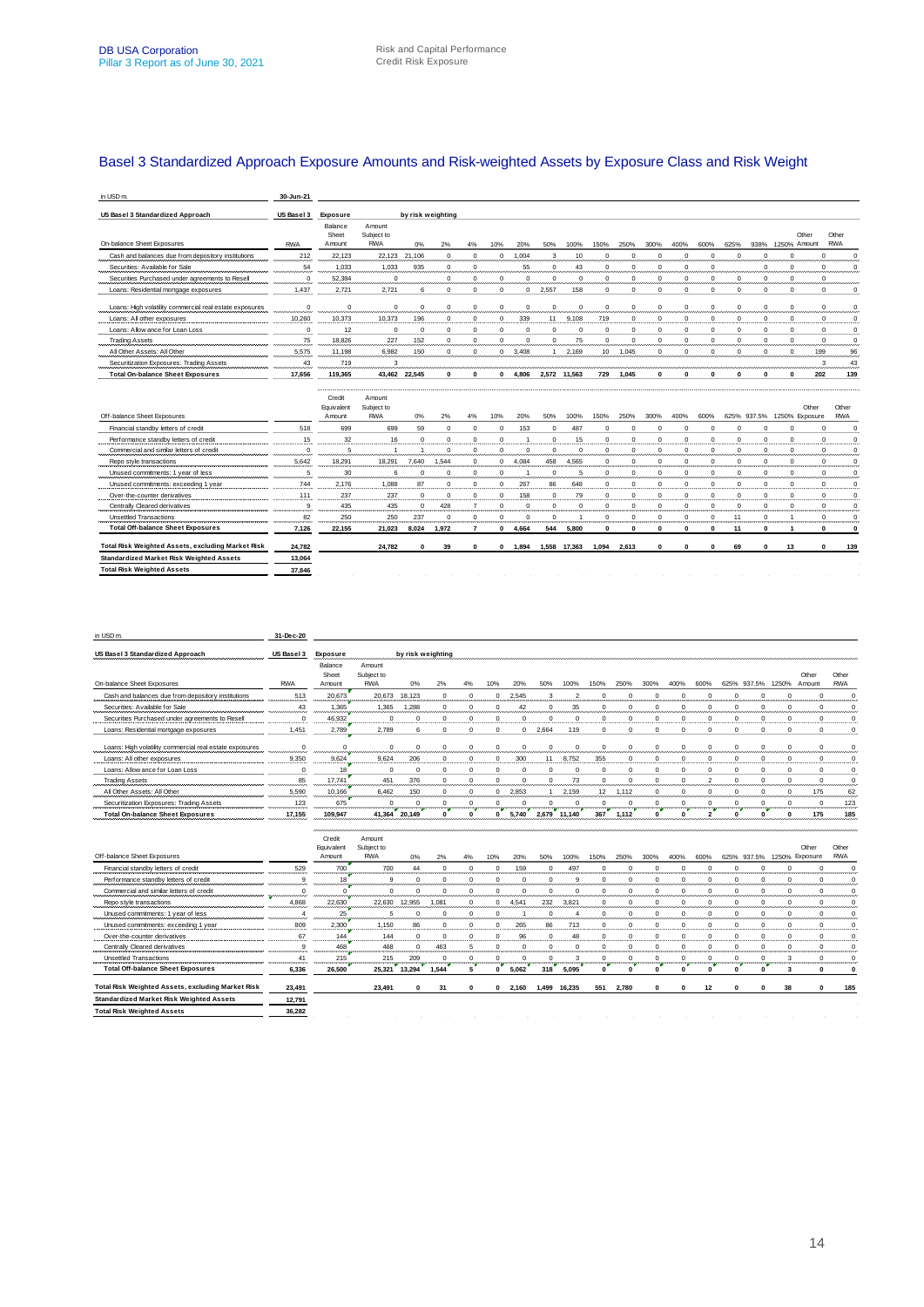### Credit Risk and Credit Risk Mitigation

The majority of credit risk mitigation techniques are applied to secured financing transactions (SFT) and derivatives. Credit risk mitigation techniques for the other products are not significant. DB USA Corp takes advantage of credit-risk mitigation benefits, as permitted under U.S. Basel III Rule, in its computation of risk-weighted assets.

For derivatives, DB USA Corp receives cash and non-cash collateral which, subject to the U.S. Basel III Rules, are applied against the computed gross credit exposures. For SFTs, DB USA Corp is frequently able to use the collateral haircut approach to recognize credit risk mitigation benefits of financial collateral. The collateral haircut approach allows DB USA Corp to only consider liquid, eligible collateral. Where the collateral haircut approach is not viable, DB USA Corp may still obtain the creditrisk mitigation benefits of the collateral simple approach, which permits DB USA Corp to substitute the risk weight of the collateral for the risk weight of the counterparty.

#### Netting of Secured Financing Transactions (SFT)

|                                                 |         |               | 30-Jun-21  |             |            |
|-------------------------------------------------|---------|---------------|------------|-------------|------------|
|                                                 |         |               | Net Amount |             |            |
|                                                 |         | Amount        | Presented  |             |            |
|                                                 |         | Offset in the | in the     |             |            |
|                                                 |         | Statement     | Statement  |             |            |
|                                                 |         | of            | of         | Collateral  |            |
|                                                 | Gross   | Financial     | Financial  | Received or | <b>Net</b> |
| in USD <sub>m.</sub>                            | Amount  | Condition (1) | Condition  | Pledged (2) | Amount (3) |
| Assets:                                         |         |               |            |             |            |
| Collateralized agreements and financings:       |         |               |            |             |            |
| Securities purchased under agreements to resell | 84.417  | (57, 704)     | 26.713     | (22, 173)   | 4,540      |
| Securities borrow ed                            | 28,372  | (2,701)       | 25,671     |             | 25,671     |
| Total                                           | 112,789 | (60, 405)     | 52,384     | (22, 173)   | 30,211     |
| Liabilities:                                    |         |               |            |             |            |
| Collateralized agreements and financings:       |         |               |            |             |            |
|                                                 |         |               |            |             |            |

Securities sold under agreements to repurchase  $81,276$   $(57,704)$   $23,572$   $(23,572)$ Securities loaned 9,129 (2,701) 6,428 (6,428) - Total \$ 90,405 (60,405) 30,000 (30,000) -

(1) Includes collateral subject to enforceable master netting agreements that are permitted to be offset under ASC 210-20-45.

(2) Includes collateral subject to enforceable master netting agreement that are not permitted to be offset under ASC 210-20-45, but would be eligible for offsetting to the extent that an event of default occurs. Collateral is reflected at fair value, but has been limited to the net asset or liability by counterparty contract.

(3) Remaining exposures continue to be secured by collateral but DB USA may not have sought or been able to obtain a legal opinion evidencing enforceability of the right to offset.

|                                                 |         |               | 31-Dec-20  |             |            |
|-------------------------------------------------|---------|---------------|------------|-------------|------------|
|                                                 |         |               | Net Amount |             |            |
|                                                 |         | Amount        | Presented  |             |            |
|                                                 |         | Offset in the | in the     |             |            |
|                                                 |         | Statement     | Statement  |             |            |
|                                                 |         | of            | of         | Collateral  |            |
|                                                 | Gross   | Financial     | Financial  | Received or | Net        |
| in USD <sub>m.</sub>                            | Amount  | Condition (1) | Condition  | Pledged (2) | Amount (3) |
| Assets:                                         |         |               |            |             |            |
| Collateralized agreements and financings:       |         |               |            |             |            |
| Securities purchased under agreements to resell | 77,549  | (52, 116)     | 25,433     | (19,598)    | 5,835      |
| Securities borrow ed                            | 23,938  | (2,439)       | 21,499     |             | 21,499     |
| Total                                           | 101,487 | (54, 555)     | 46,932     | (19, 598)   | 27,334     |
| Liabilities:                                    |         |               |            |             |            |
| Collateralized agreements and financings:       |         |               |            |             |            |

|       |              | 16      |  |                                     |
|-------|--------------|---------|--|-------------------------------------|
|       | ഹ-<br>$\sim$ | 439     |  | ,,,,,,,,,,,,,,,,,,,,,,,,,,,,,,,,,,, |
| ™ota. | ິ<br>,       | <b></b> |  |                                     |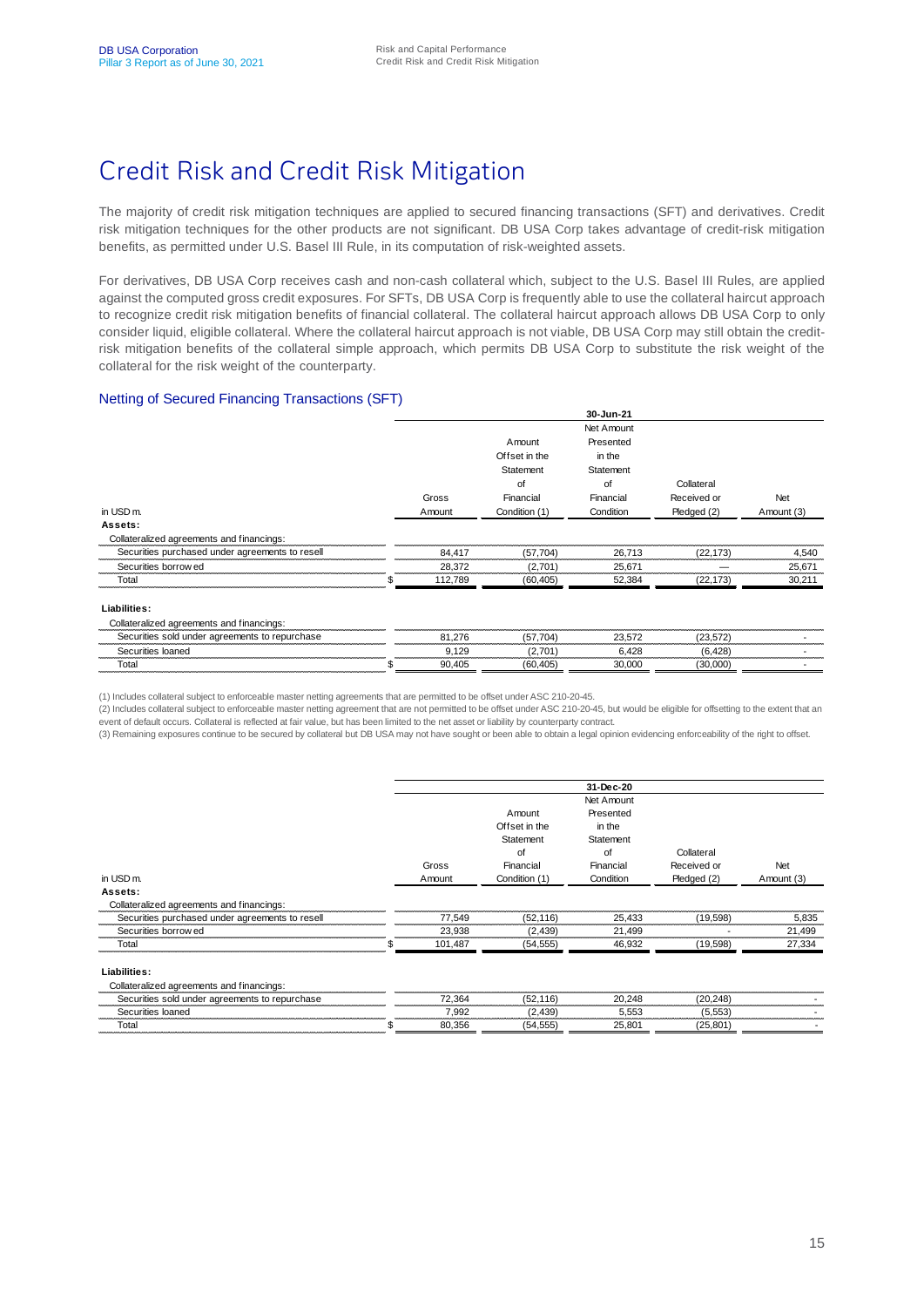#### Netting of Derivatives Transactions

|                                                           | 30-Jun-21            |      |                 |            |                |  |  |  |  |  |
|-----------------------------------------------------------|----------------------|------|-----------------|------------|----------------|--|--|--|--|--|
|                                                           | Fair value           |      | Notional Amount |            |                |  |  |  |  |  |
|                                                           |                      |      | Exchange -      |            |                |  |  |  |  |  |
| in USD <sub>m.</sub>                                      | Libilities<br>Assets |      | traded          | <b>OTC</b> | Total          |  |  |  |  |  |
| Contract type                                             |                      |      |                 |            |                |  |  |  |  |  |
| Interest rate contracts                                   | 249                  | 82   | 3,324           | 17,559     | 20,883         |  |  |  |  |  |
| Credit contracts                                          |                      |      |                 |            |                |  |  |  |  |  |
| Equity contracts                                          | 13                   | c    | 443             |            | <u></u><br>443 |  |  |  |  |  |
| Other contracts                                           | 28                   | 29   | -               | 5,455      | 5,455          |  |  |  |  |  |
| Total gross derivatives                                   | 290                  | 120  | 3,767           | 23,014     | 26,781         |  |  |  |  |  |
|                                                           |                      |      |                 |            |                |  |  |  |  |  |
| Less: Counterparty netting (1)                            | (25)                 | (25) |                 |            |                |  |  |  |  |  |
| Net amounts presented in statement of financial condition | 265                  | 95   |                 |            |                |  |  |  |  |  |
| Less: Cash collateral received/posted                     | (11)                 |      |                 |            |                |  |  |  |  |  |
| Net derivative                                            | 254                  | 95   |                 |            |                |  |  |  |  |  |
|                                                           |                      |      |                 |            |                |  |  |  |  |  |

(1) Amounts relate to master netting agreements and collateral agreements which have been determined by DB USA Corp to be legally enforceable in the event of default and where certain other criteria are met in accordance with applicable offsetting accounting guidance.

|                                                           |            |                        | 31-Dec-20  |        |                |
|-----------------------------------------------------------|------------|------------------------|------------|--------|----------------|
|                                                           | Fair value | <b>Notional Amount</b> |            |        |                |
|                                                           |            |                        | Exchange - |        |                |
| in USD <sub>m.</sub>                                      | Assets     | Libilities             | traded     | OTC    | Total          |
| Contract type                                             |            |                        |            |        |                |
| Interest rate contracts                                   | 331        | 89                     | 2,627      | 17.317 | 19,944         |
| Credit contracts                                          |            |                        |            |        |                |
| Equity contracts                                          | 13         | 14                     | 268        |        | 268            |
| Other contracts                                           |            | 4                      |            | 7,541  | 7,541          |
| Total gross derivatives                                   | 347        | 107                    | 2,895      | 24,858 | 27,753         |
| Less: Counterparty netting (1)                            | (38)       | (38)                   |            |        |                |
| Net amounts presented in statement of financial condition | 309        | 69                     |            |        |                |
| Less: Cash collateral received/posted                     | (191)      | (28)                   |            |        | <b>ALC</b>     |
| Net derivative                                            | 118        | 41                     |            |        | <b>COLLEGE</b> |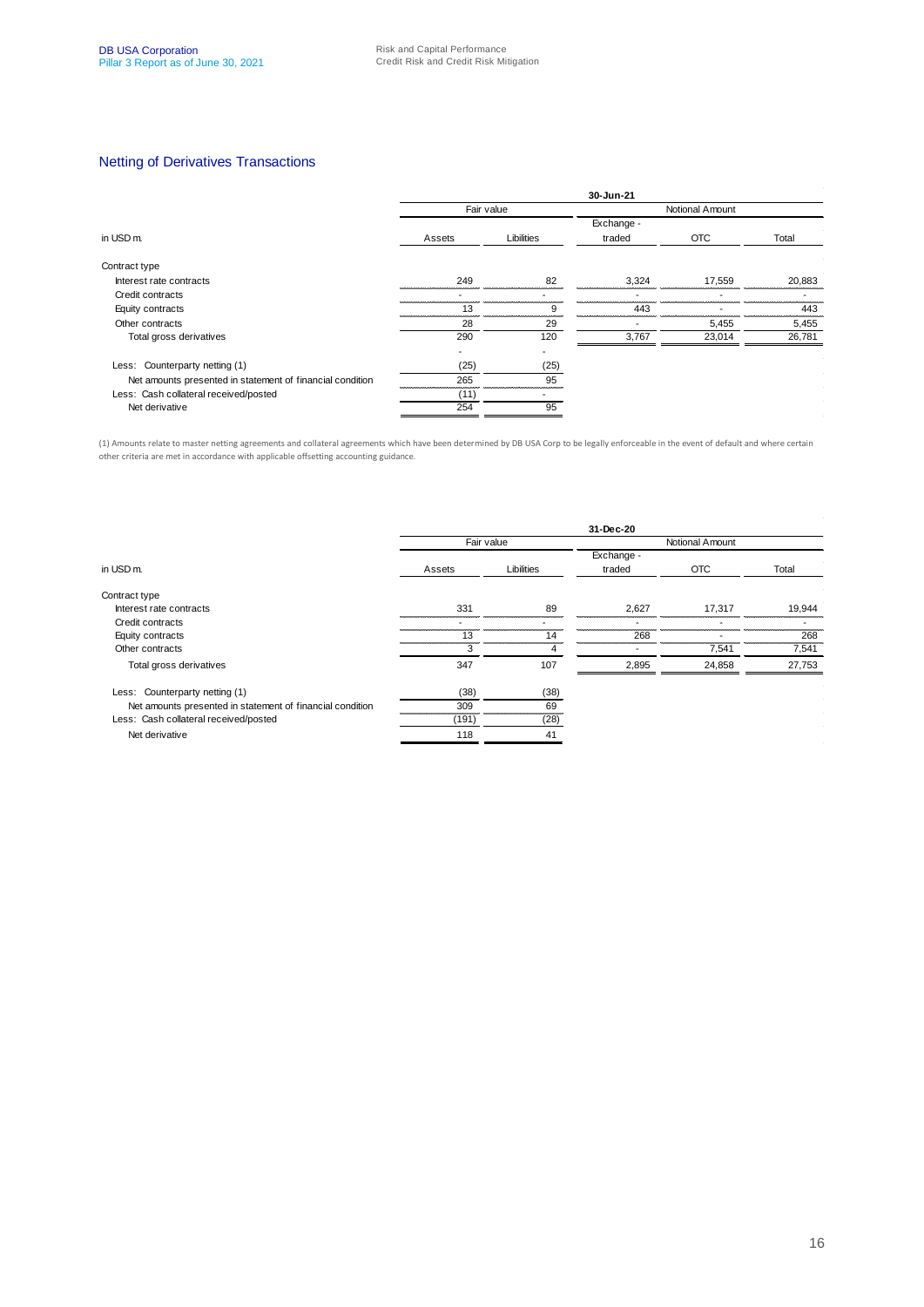### Impairments

The allowance for credit losses represents management's estimate of probable losses that have occurred in the loan portfolio and off balance sheet positions, which comprise contingent liabilities and lending related commitments as of the date of the consolidated and combined financial statements. The allowance for credit losses of funded lending related commitments is reported as a reduction of loans on the consolidated statement of financial condition. The allowance for credit losses of undrawn lending related commitments is reported in other liabilities on the consolidated statement of financial condition.

To allow management to determine the appropriate level of the allowance for credit losses, all significant counterparty relationships are reviewed periodically, as are loans under special supervision, such as impaired loans. This review encompasses current information and events related to the counterparty, such as past due status and collateral recovery values, as well as industry, geographic, economic, political, and other environmental factors. This process results in an allowance for credit losses which consists of a specific loss component and an inherent loss component.

The specific loss component represents the allowance for impaired loans. Impaired loans represent loans for which, based on current information and events, management believes it is probable that DB USA Corp will not be able to collect all principal and interest amounts due in accordance with the contractual terms of the loan agreement. The specific loss component of the allowance is measured by the excess of the recorded investment in the loan, including accrued interest, over either the present value of expected future cash flows, including cash flows that may result from foreclosure less costs for obtaining or selling the collateral, or the market price of the loan, discounted at the loan's effective interest rate. Impaired loans are generally placed on nonaccrual status.

The inherent loss component is principally for all other loans not deemed to be impaired, but that, on a portfolio basis, are believed to have some inherent loss, which is probable of occurring and is reasonably estimable. The inherent loss allowance represents an estimate of losses inherent in the portfolio that has not yet been individually identified and reflects the imprecision and uncertainties in estimating the allowance for loan loss. This estimate of inherent losses excludes those exposures that have already been considered when establishing the allowance for smaller balance standardized homogeneous loans.

Amounts determined to be uncollectible are charged to the allowance. Subsequent recoveries, if any, are credited to the allowance. The provision for credit losses, which is charged to income, is the amount necessary to adjust the allowance for credit losses to the level determined through the process described above.

The allowance for off balance sheet positions, which is established through charges to other expenses, is determined using the same measurement techniques as the allowance for credit losses.

### Variance Commentary (2020YE to 2021Q2)

Impaired loans increased \$18 million as of June 30, 2021 compared with December 31, 2020. The increase is primarily attributed to residential real estate loans with Private Bank and Corporate Bank clients. Past due loans reported by DB USA Corp as of June 2021 are immaterial.

The Loan Loss Allowance decreased \$6 million as of June 30, 2021 compared with December 31, 2020. The reason for the decrease was due to macro-economic variable updates reflecting a more optimistic outlook for US GDP and US unemployment.

During 2021, DB USA continued to have no loan modifications that met the requirements for eligible loan modifications under Section 4013 of the CARES Act as defined by the US Federal Reserve Bank.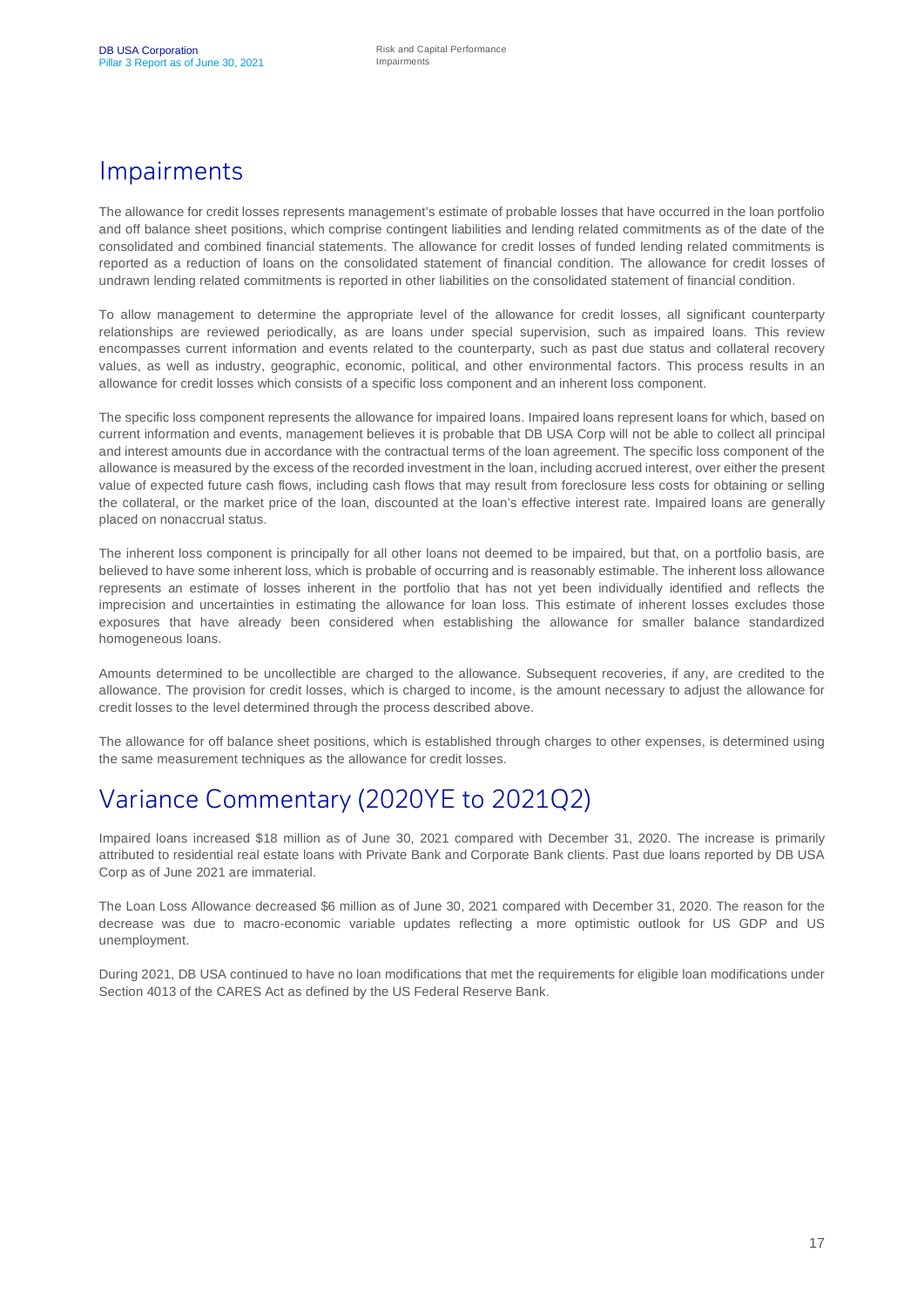#### Impaired loans, allowance for loan losses and coverage ratio by industry

|                                                   |                | 31-Dec-20  |                                 |                | 30-Jun-21  |                                 |
|---------------------------------------------------|----------------|------------|---------------------------------|----------------|------------|---------------------------------|
|                                                   |                | Loan Loss  | Impaired loan<br>coverage ratio |                | Loan Loss  | Impaired loan<br>coverage ratio |
| in USD m.                                         | Impaired Loans | Allow ance | (%)                             | Impaired Loans | Allow ance | (% )                            |
| Commercial and residential real estate activities | 63             | 18         | 29%                             | 81             |            | 15%                             |
| Other                                             |                |            | 0%                              |                |            | 0%                              |
| Total                                             | 63             | 18         | 29%                             | 81             | 12         | 15%                             |

#### Impaired loans, allowance for loan losses and coverage ratio by region

|               |                | 31-Dec-20  |                |                | 30-Jun-21  |                |
|---------------|----------------|------------|----------------|----------------|------------|----------------|
|               |                |            | Impaired loan  |                |            | Impaired loan  |
|               |                | Loan Loss  | coverage ratio |                | Loan Loss  | coverage ratio |
| in USD m.     | Impaired Loans | Allow ance | (% )           | Impaired Loans | Allow ance | (%)            |
| North America | 63             | 18         | 29%            | 81             |            | 15%            |
| Total         | 63             | 18         | 29%            | 81             | 12         | 15%            |

#### Development of impaired loans

|                                             | 31-Dec-20<br>(12 Months)          | 30-Jun-21<br>(6 months)           |
|---------------------------------------------|-----------------------------------|-----------------------------------|
| in USD <sub>m</sub> .                       | loans<br>Individually<br>assessed | loans<br>Individually<br>assessed |
| Balance, beginning of the year              | 62                                | 63                                |
| Classified as impaired during the year      | 19                                | 29                                |
| Transferred to not impaired during the year |                                   |                                   |
| Charge Offs                                 |                                   |                                   |
| Disposal of impaired loans                  | 10                                | <u></u>                           |
| Paydow ns                                   |                                   |                                   |
| Balance, end of the year                    | 63                                | 81                                |

#### Development of specific loan loss allowance

|                                     | 31-Dec-20<br>(12 Months)      | 30-Jun-21<br>(6 months) |
|-------------------------------------|-------------------------------|-------------------------|
| in USD <sub>m</sub> .               | loss<br>allow ance            | loss<br>allow ance      |
| Balance, beginning of the year      |                               |                         |
| Recoveries                          |                               |                         |
| Charge Offs                         | ,,,,,,,,,,,,,,,,,,,,,,,,,,,,, |                         |
| Provision for loan and lease losses |                               |                         |
| Other                               |                               |                         |
| Balance, end of the year            |                               |                         |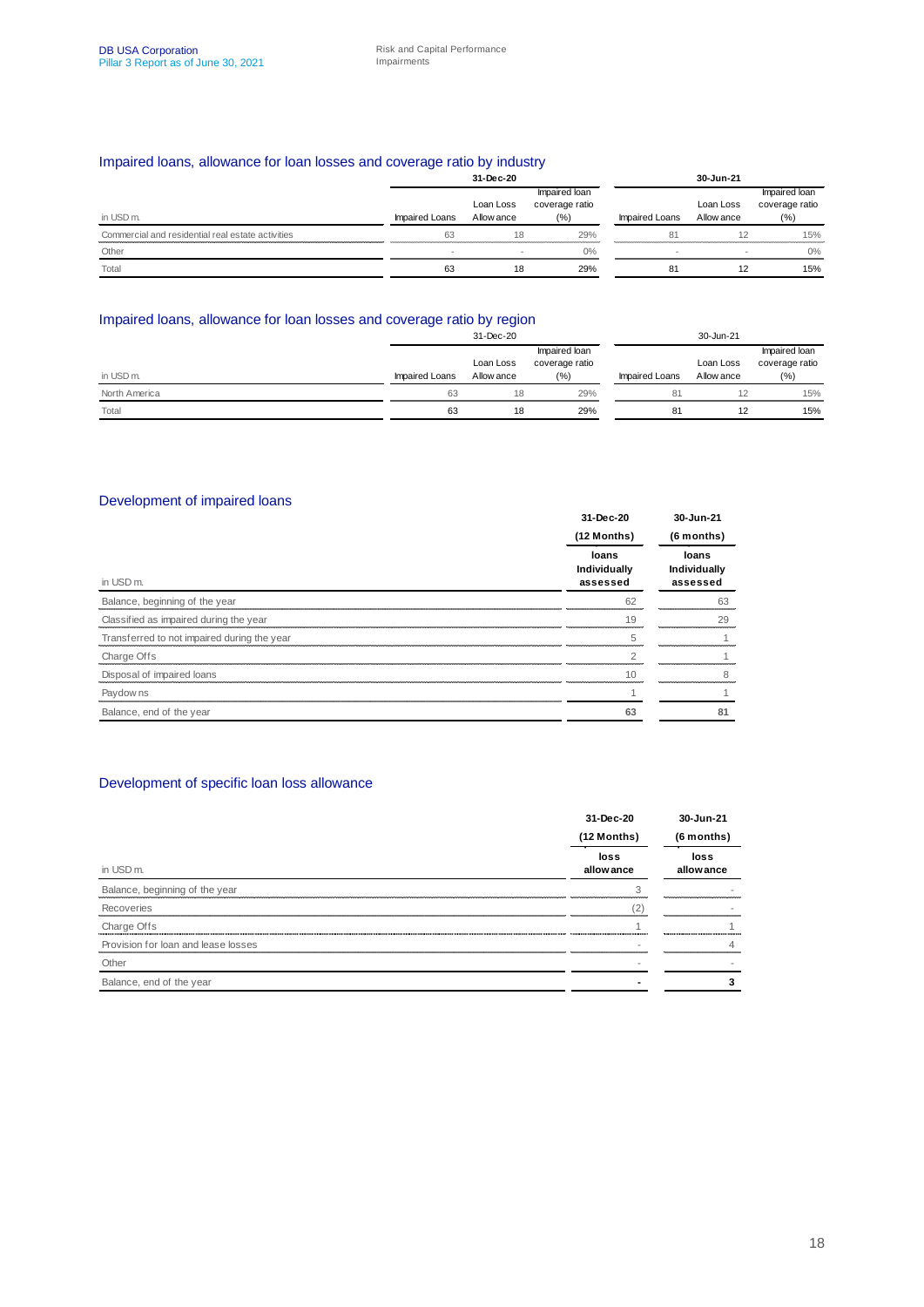## Supplementary Leverage Ratio

Per U.S. regulatory reporting requirements and in compliance with the FRB's Regulation YY (12 CFR 252.153), IHCs with consolidated total on-balance sheet foreign exposures in excess of USD \$10 billion are required to comply with Supplemental Leverage Ratio (SLR) requirements starting in 2018. The SLR is designed to require a banking organization to hold a minimum amount of capital against total assets and off-balance sheet exposures, regardless of the riskiness of the individual assets. Thus, all categories of assets, including cash, U.S. Treasuries, and deposits at the Federal Reserve, are included in the determination of the SLR. The SLR is the ratio of an IHC's Tier 1 capital as of a quarter-end to total leverage exposure, the latter of which is calculated as the sum of:

(A)The average on-balance sheet assets calculated as of each day of the reporting quarter;

and

(B) The average off-balance sheet exposures calculated as of the last day of each of the most recent three months, minus the applicable deductions from Tier 1 capital.

The main components of total leverage exposure are:

- On-balance sheet exposures;
- Derivative exposures;
- Repo-style transactions and
- Other off-balance sheet exposures.

The SLR reporting requirements follow the classification and segmentation required by Schedule A of the FFIEC 101 report.

### Variance Commentary (2020YE to 2021Q2)

The Supplementary Leverage Ratio for June 2021 is 10.85%, 271bps decrease from December 2020. The significant driver of this decrease was due to the removal by the Federal Reserve Bank of the requirement to temporarily exclude U.S. Treasury Securities and Deposits at Federal Reserve Banks from the SLR denominator, leverage exposure. Removal of the exclusion resulted in a \$38 billion increase in the leverage exposure, decreasing the SLR by 366bps.

The above increase in Total SLR exposures was offset by a decrease in exposures from Repo-style transactions which reduced \$(5.0) billion (post FIN41 netting). This was largely due to lower trading volumes, reduced external client activity and firm financing in DBSI, and a reduction in intercompany trading with DB London. In addtion, other on balance sheet exposures decreased \$(2.2) billion.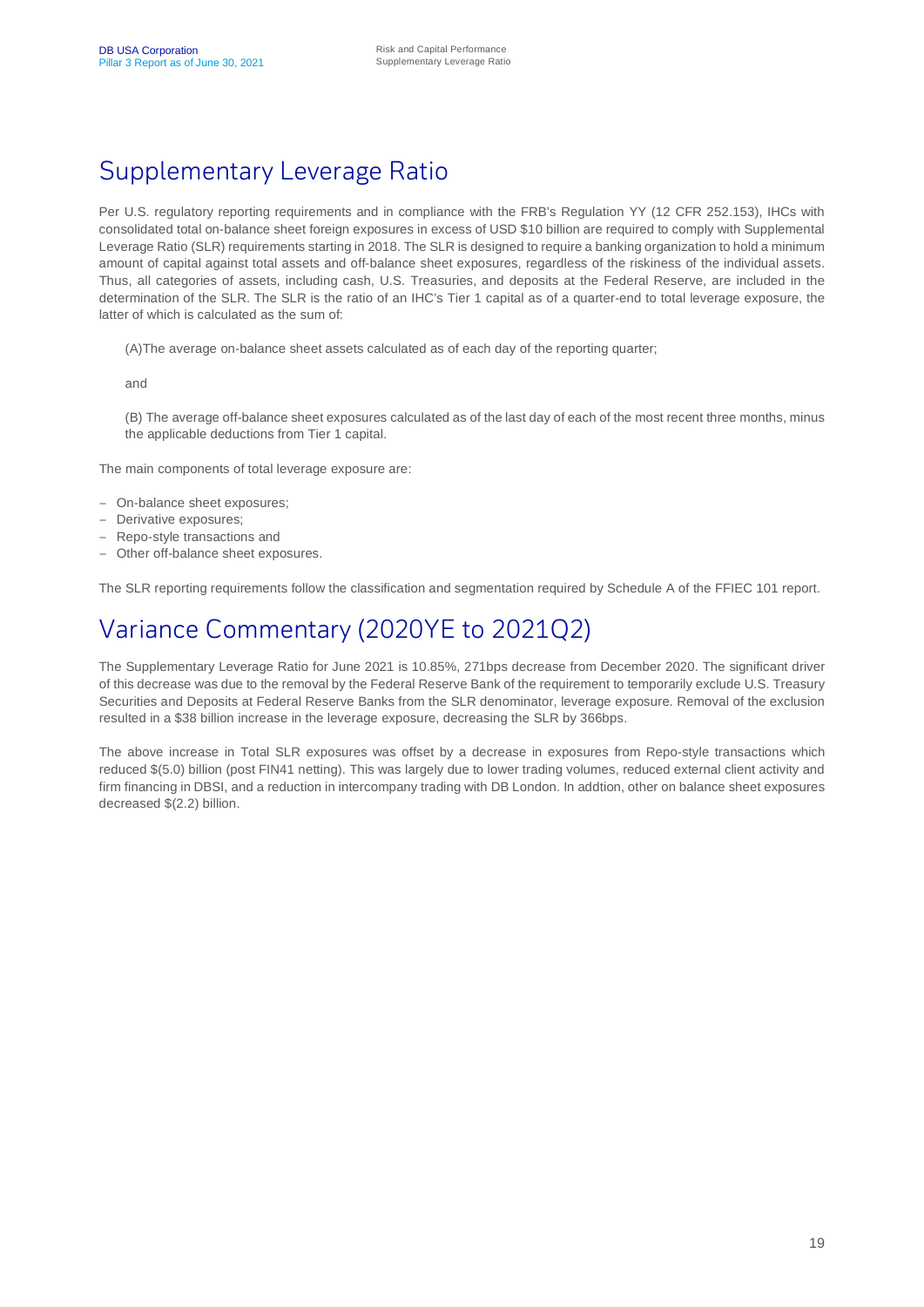| in USD m.                                                                                                                                                                                                      | 31-Dec-20      | 30-Jun-21    | Variance     |
|----------------------------------------------------------------------------------------------------------------------------------------------------------------------------------------------------------------|----------------|--------------|--------------|
| The balance sheet carrying value of all on-balance sheet assets (excluding on-balance sheet assets for derivative transactions and<br>repo-style transactions, but including collateral)                       | 66,335         | 64,090       | (2, 245)     |
| Deductions from common equity tier 1 capital and additional tier 1 capital (report as a positive amount)                                                                                                       | 122            | 116          | (6)          |
| Adjustments for deductions of qualifying central bank deposits for custodial banking organisations                                                                                                             | 38,460         | $\circ$      | (38, 460)    |
| Total on-balance sheet exposures (item 2.1 minus item 2.2)                                                                                                                                                     | 27,753         | 63,974       | 36,221       |
| Replacement cost for all derivative transactions                                                                                                                                                               | 97             | 66           | (31)         |
| Add-on amounts for potential future exposure (PFE) for all derivative transactions                                                                                                                             | 2,200          | 2,645        | 445          |
| Gross-up for collateral posted in derivative transactions if collateral is deducted from on-balance sheet assets                                                                                               | $\overline{0}$ | $\mathbf{0}$ | $\Omega$     |
| Deduction of receivable assets for qualifying cash variation margin posted in derivative transactions (report as a positive amount)                                                                            | $\mathbf 0$    | $\mathbf{0}$ | $\mathbf 0$  |
| Exempted exposures to central counterparties (CCPs) in cleared transactions (report as a positive amount)                                                                                                      | 1,089          | 1,252        | 163          |
| Adjusted effective notional principal amount of sold credit protection                                                                                                                                         | $\mathbf 0$    | $\mathbf{0}$ | $\mathbf 0$  |
| Adjusted effective notional principal amount offsets and PFE deductions for sold credit protection (report as a positive amount)                                                                               | $\mathbf 0$    | $\mathbf{0}$ | $\mathbf 0$  |
| Total derivative exposures (sum of items 2.4, 2.5, 2.6 and 2.9, minus items 2.7, 2.8, and 2.10)                                                                                                                | 1.208          | 1.459        | 251          |
| Gross assets for repo-style transactions, with no recognition of netting<br>Reduction of the gross value of receivables in reverse repurchase transactions by cash payables in repurchase transactions (report | 120,611        | 116,833      | (3,778)      |
| as a positive value)                                                                                                                                                                                           | 55,520         | 56,758       | 1,238        |
| Counterparty credit risk for all repo-style transactions                                                                                                                                                       | 1,011          | 1,077        | 66           |
| Exposure amount for repo-style transactions where an institution acts as an agent                                                                                                                              | $\Omega$       | $\Omega$     | <sup>n</sup> |
| Total exposures for repo-style transactions (sum of items 2.12, 2.14, and 2.15, minus item 2.13)                                                                                                               | 66,102         | 61,152       | (4,950)      |
| Off-balance sheet exposures at gross notional amounts                                                                                                                                                          | 30,814         | 32,701       | 1,887        |
| Adjustments for conversion to credit equivalent amounts (report as a positive amount)                                                                                                                          | 21.209         | 23.561       | 2,352        |
| Total off-balance sheet exposures (item 2.17 minus item 2.18)                                                                                                                                                  | 9.605          | 9.140        | (465)        |
| Tier 1 capital (from Schedule A, item 45)                                                                                                                                                                      | 14,249         | 14,730       | 481          |
| Total leverage exposure (sum of items 2.3, 2.11, 2.16, and 2.19)                                                                                                                                               | 104,668        | 135,725      | 31,057       |
| Supplementary leverage ratio (item 2.20 divided by item 2.21)                                                                                                                                                  | 13.6135%       | 10.8528%     | (2.7607)%    |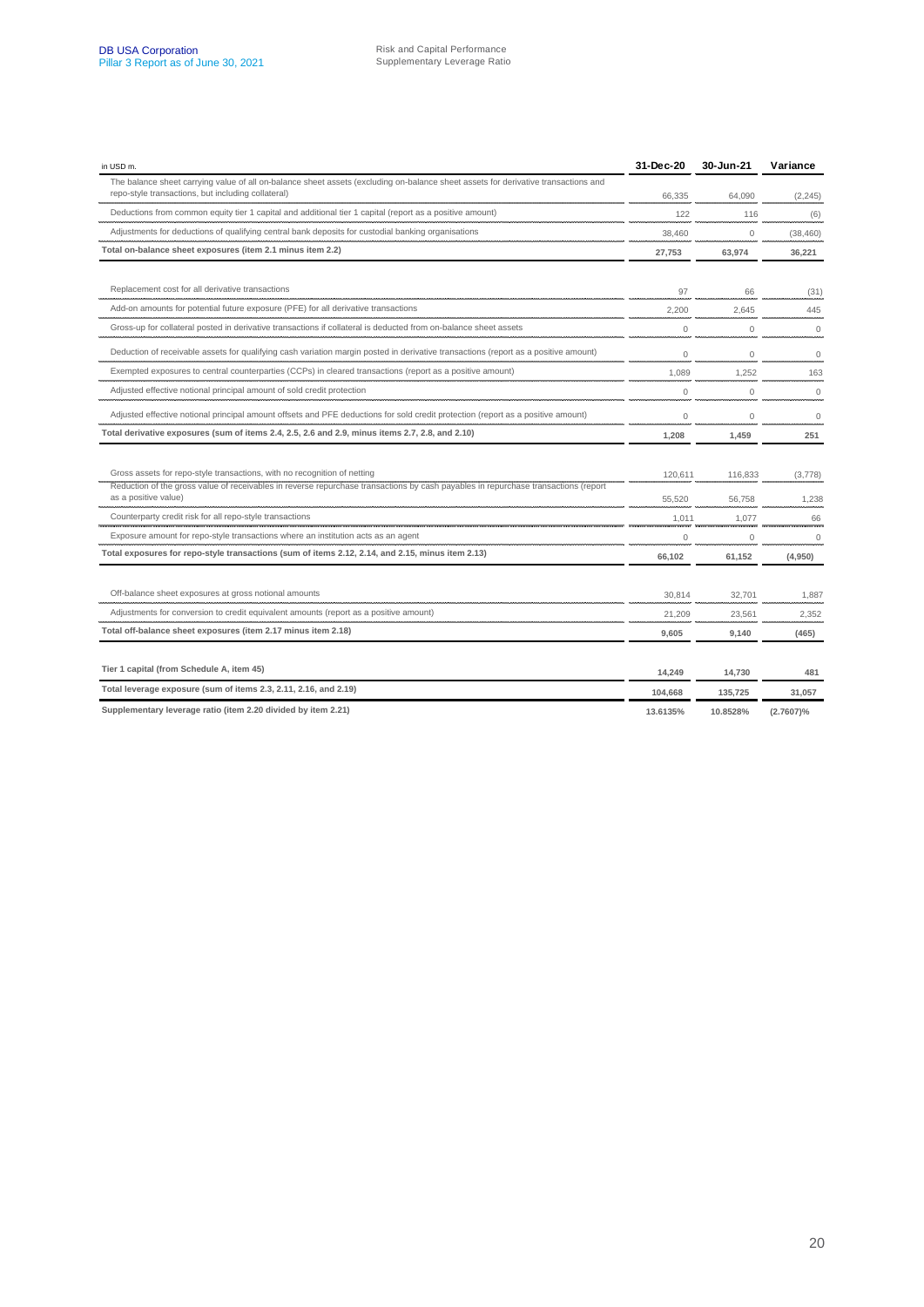### Disclosure of Liquidity Requirements

#### Liquidity Coverage Ratio (LCR)

The LCR is intended to promote the short-term resilience of a bank's liquidity risk profile over a 30 day stress scenario. The ratio is defined as the amount of High Quality Liquid Assets (HQLA) that could be used to raise liquidity, measured against the total volume of net cash outflows, arising from both actual and contingent exposures, projected over a 30 calendar-day period of significant stress. Banks are also required to take into account potential maturity mismatches between contractual outflows and inflows during the 30 day stress period.

The following table presents DB USA Corp's average LCR, and average unweighted and weighted amounts of HQLA, cash outflows and cash inflows, for June 30, 2021 compared to December 31, 2020.

For details please refer to DB USA Corp's quarterly U.S. LCR Disclosures publicly disclosed on DB's website.

|                          |                                                                                        | <b>Average Unweighted</b><br>Amount |              | <b>Average Weighted</b><br>Amount |                |
|--------------------------|----------------------------------------------------------------------------------------|-------------------------------------|--------------|-----------------------------------|----------------|
| in USD m.                | For the quarter ended                                                                  | 31-Dec-20                           | 30-Jun-21    | 31-Dec-20                         | 30-Jun-21      |
|                          | HIGH-QUALITY LIQUID ASSETS <sup>(1)</sup>                                              |                                     |              |                                   |                |
| $\mathbf 1$              | Total eligible high-quality liquid assets (HQLA), of which:                            | 22,693                              | 22,867       | 22,693                            | 22,867         |
| $\overline{2}$           | Eligible level 1 liquid assets                                                         | 22,693                              | 22,867       | 22,693                            | 22,867         |
| 3                        | Eligible level 2A liquid assets                                                        |                                     |              |                                   |                |
| 4                        | Eligible level 2B I iquid assets                                                       |                                     |              |                                   |                |
|                          | <b>CASH OUTFLOW AMOUNTS</b>                                                            |                                     |              |                                   |                |
| 5                        | Deposit outflow from retail customers and counterparties, of which:                    | 757                                 | 866          | 173                               | 208            |
| 6                        | Stable retail deposit outflow                                                          | 71                                  | 71           | $\overline{2}$                    | $\overline{2}$ |
| 7                        | Other retail funding outflow                                                           | 344                                 | 374          | 34                                | 37             |
| 8                        | Brokered deposit outflow                                                               | 342                                 | 421          | 137                               | 169            |
| 9                        | Unsecured wholesale funding outflow, of which:                                         | 25,208                              | 27,754       | 13,223                            | 14,383         |
| 10                       | Operational deposit outflow                                                            | 13,558                              | 14,917       | 3,387                             | 3,727          |
| 11                       | Non-operational funding outflow                                                        | 11,650                              | 12,837       | 9,836                             | 10,656         |
| 12                       | Unsecured debt outflow                                                                 |                                     |              | $\sim$                            |                |
| 13                       | Secured wholesale funding and asset exchange outflow                                   | 96,872                              | 92,357       | 6,211                             | 6,821          |
| 14                       | Additional outflow requirements, of which:                                             | 6,230                               | 7,396        | 1,712                             | 2,336          |
| 15                       | Outflow related to derivative exposures and other collateral requirements              | 3,367                               | 4,781        | 918                               | 1,187          |
| 16                       | Outflow related to credit and liquidity facilities including unconsolidated structured |                                     |              |                                   |                |
|                          | transactions and mortgage commitments                                                  | 2,863                               | 2,615        | 794                               | 1,149          |
| 17                       | Other contractual funding obligation outflow                                           | з                                   | $\mathbf 1$  | 3                                 | $\mathbf{1}$   |
| 18                       | Other contingent funding obligations outflow                                           |                                     |              |                                   |                |
| 19                       | TOTAL CASH OUTFLOW                                                                     | 129,070                             | 128,374      | 21,322                            | 23,749         |
|                          | <b>CASH INFLOW AMOUNTS</b>                                                             |                                     |              |                                   |                |
| 20                       | Secured lending and asset exchange cash inflow                                         | 104,660                             | 106,694      | 7,145                             | 7,944          |
| 21                       | <b>Retail cash inflow</b>                                                              | 49                                  | 29           | 23                                | 14             |
| 22                       | Unsecured wholesale cash inflow                                                        | 1,295                               | 1,447        | 1,243                             | 1,440          |
| 23                       | Other cash inflows, of which:                                                          | 40                                  | 14           | 40                                | 14             |
| 24                       | Net derivative cash inflow                                                             | $\mathbf{1}$                        | $\mathbf{1}$ | $\mathbf{1}$                      | $\mathbf{1}$   |
| 25                       | Securities cash inflow                                                                 | 39                                  | 13           | 39                                | 13             |
| 26                       | Broker-dealer segregated account inflow                                                |                                     |              | ÷.                                |                |
| 27                       | Other cash i nflow                                                                     |                                     |              |                                   |                |
| <b>TOTAL CASH INFLOW</b> |                                                                                        | 106,044                             | 108,184      | 8,451                             | 9,412          |
| 29                       | HQLA AMOUNT <sup>(1)</sup>                                                             |                                     |              | 22,693                            | 22,867         |
| 30                       | TOTAL NET CASH OUTFLOW AMOUNT EXCLUDING THE MATURITY MISMATCH ADD-ON                   |                                     |              | 12,871                            | 14,337         |
| 31                       | <b>MATURITY MISMATCH ADD-ON</b>                                                        |                                     |              | 56                                | 63             |
| 32                       | TOTAL NET CASH OUTFLOW AMOUNT <sup>(2)</sup>                                           |                                     |              | 12,927                            | 12,240         |
| 33                       | <b>LIQUIDITY COVERAGE RATIO (%)</b>                                                    |                                     |              | 176%                              | 187%           |

(1) *HQLA figures have been adjusted for the trapped HQLA at the U.S. subsidaries*

(2) *The total net cash outflow amount does not tie using component amounts due to the application of 85% as prescribed by the Tailoring Rule*

(3) *Numbers may not add due to rounding*

J.